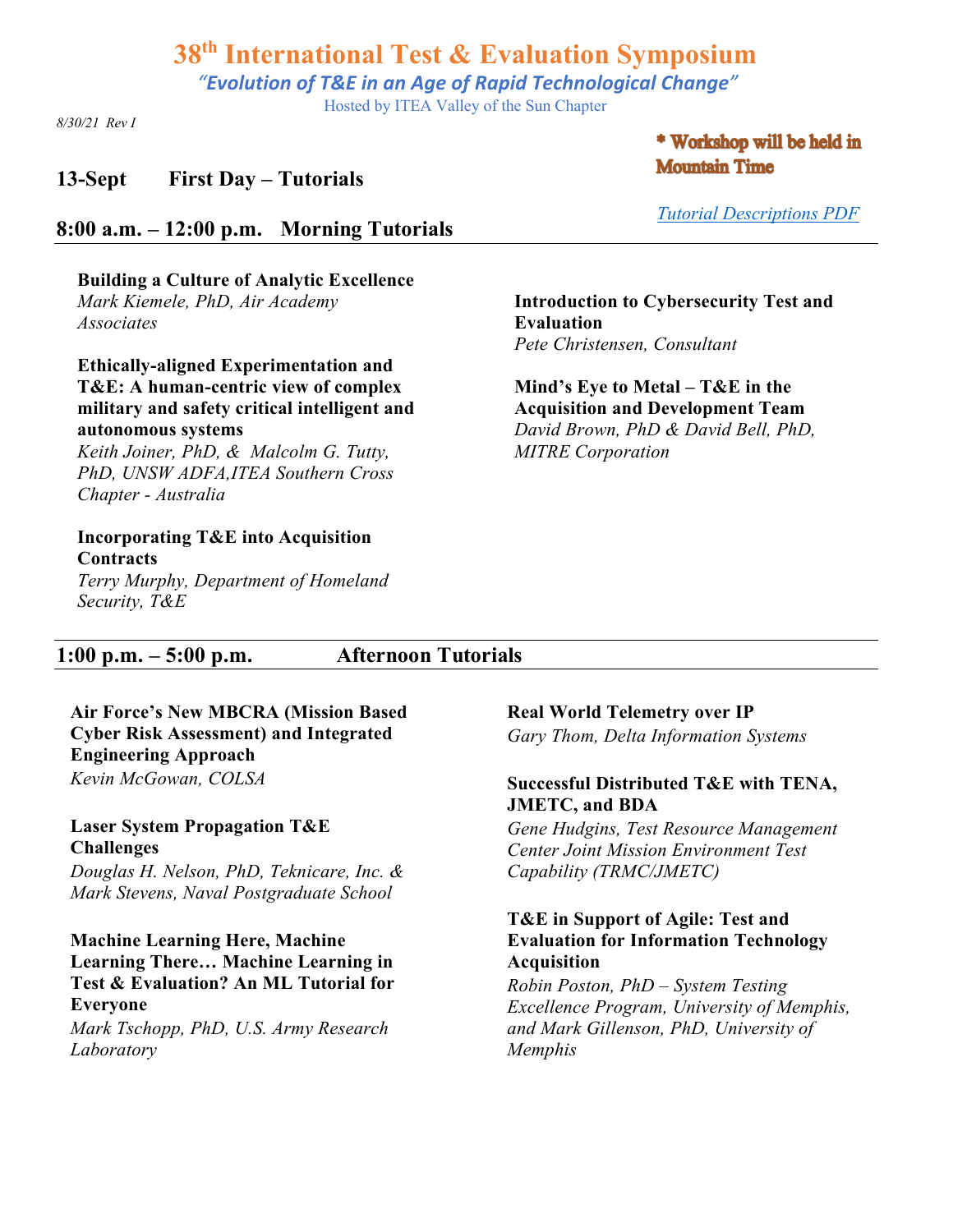*"Evolution of T&E in an Age of Rapid Technological Change"*

Hosted by ITEA Valley of the Sun Chapter

#### *8/30/21 Rev I*

#### **14-Sept Second Day - Plenary Sessions, Technical Sessions, & Exhibits**

| $8:30$ a.m. | Welcome:                         |
|-------------|----------------------------------|
|             | Mr. Pete Crump, ITEA President   |
|             | <b>STAR Spangled Banner</b>      |
|             | Steve Woffinden, Symposium Chair |
|             |                                  |

- 8:45 a.m. Opening Speaker: Raymond O'Toole, PhD, Director (acting) and Principal Deputy to the Director of Operational Test & Evaluation, Office of the Secretary of Defense
- 9:30 a.m. Keynote Speaker: James Wells, Director, Test and Evaluation, Department of Homeland Security, Science & Technology Directorate

#### **10:00 a.m. 15- minute Break. Please take this time to visit the virtual exhibit hall**

#### 10:30 a.m. **Test and Resource Perspective on Emerging Technologies**

*Moderated by James Wells, Director, Test and Evaluation, Department of Homeland Security, Science & Technology Directorate*

#### Panelists:

- $\triangleright$  Kyle Fox, Executive Director, Systems Integration & Test, Raytheon Missiles & Defense
- $\triangleright$  Raymond O'Toole, PhD, Director (acting) and Principal Deputy to the Director of Operational Test & Evaluation, Office of the Secretary of Defense
- Ø George Rumford, Director (acting) and Principal Deputy, Test Resource Management
- Ø Malcolm G. Tutty, PhD, Australian Defence Force Academy, ITEA Southern Cross Chapter - Australia

#### **12:00 p.m. Lunch Break – Please take this time to visit the virtual exhibit hall**

- 12:30 p.m. Featured Speaker: Keoki Jackson, PhD, Senior Vice President, General Manager, MITRE National Security
- 1:15 p.m. Featured Speaker: Kyle Fox, Executive Director, Systems Integration & Test, Raytheon Missiles & Defense
- 2:00 p.m. Featured Speaker: Shimon Fhima, Director Strategic Programmes, UK Ministry of Defence
- 2:45 p.m. Preview of day two Steve Woffinden, Symposium Chair

# *Please join us in the virtual exhibit hall from 2:30-5:00pm. Attendees will be able to video chat with exhibitors during this time.*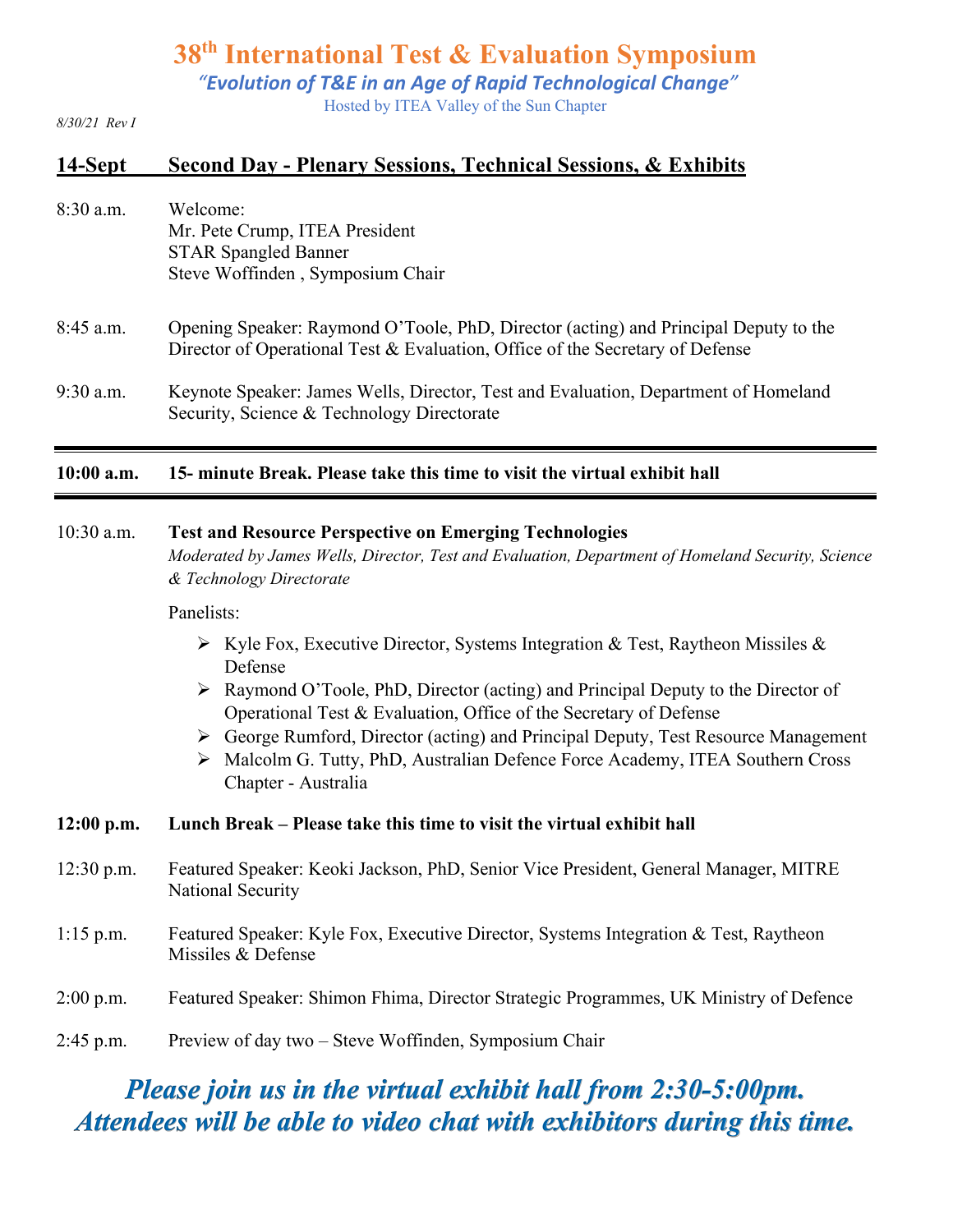*"Evolution of T&E in an Age of Rapid Technological Change"*

Hosted by ITEA Valley of the Sun Chapter

*8/30/21 Rev I*

| 15-Sept      | Third Day - Plenary Sessions, Technical Sessions, & Exhibits                                                                                  |
|--------------|-----------------------------------------------------------------------------------------------------------------------------------------------|
| $8:00$ a.m.  | Welcome and overview of the day's events – Steve Woffinden, Symposium Chair                                                                   |
| $8:05$ a.m.  | Featured Speaker: Matthew C. Wroten, Lt Col, USSF, Deputy, Test Enterprise Division                                                           |
| $8:45$ a.m.  | Featured Speaker: Devin Cate, Director of Test & Evaluation, USAF                                                                             |
| $9:30$ a.m.  | Featured Speaker: Carroll "Rick" Quade, Director, Navy Innovation, Technology<br>Requirements and Test and Evaluation, Department of the Navy |
| $10:10$ a.m. | Featured Speaker: James Cook, Army T&E Executive                                                                                              |

#### **10:45 a.m. 15- minute Break. Please take this time to visit the virtual exhibit hall**

#### 11:00 a.m. **T&E for AI/ML Enabled Systems**

*Moderated by Jane Pinelis, PhD, Chief of the Test, Evaluation and Assessment Branch, Department of Defense Joint Artificial Intelligence Center*

#### Panelists:

- Ø Alec Banks, Defence Science and Technology Labs
- Ø Chad Bieber, Johns Hopkins University Applied Research Lab, Department of Defense Joint Artificial Intelligence Center
- Ø Laura Freeman, PhD, Director, Intelligent System Lab, Virginia Tech Hume Center
- $\triangleright$  John Haman, Institute for Defense Analyses
- Ø Galen Mullins, Johns Hopkins University Applied Research Lab
- 12:30 p.m. Featured Speaker: Neal MacKertich, PhD, Principal Engineering Fellow, Raytheon Missiles & Defense (retired)

#### **1:00 p.m. Lunch Break – Please take this time to visit the virtual exhibit hall**

1:30 p.m. Technical Tracks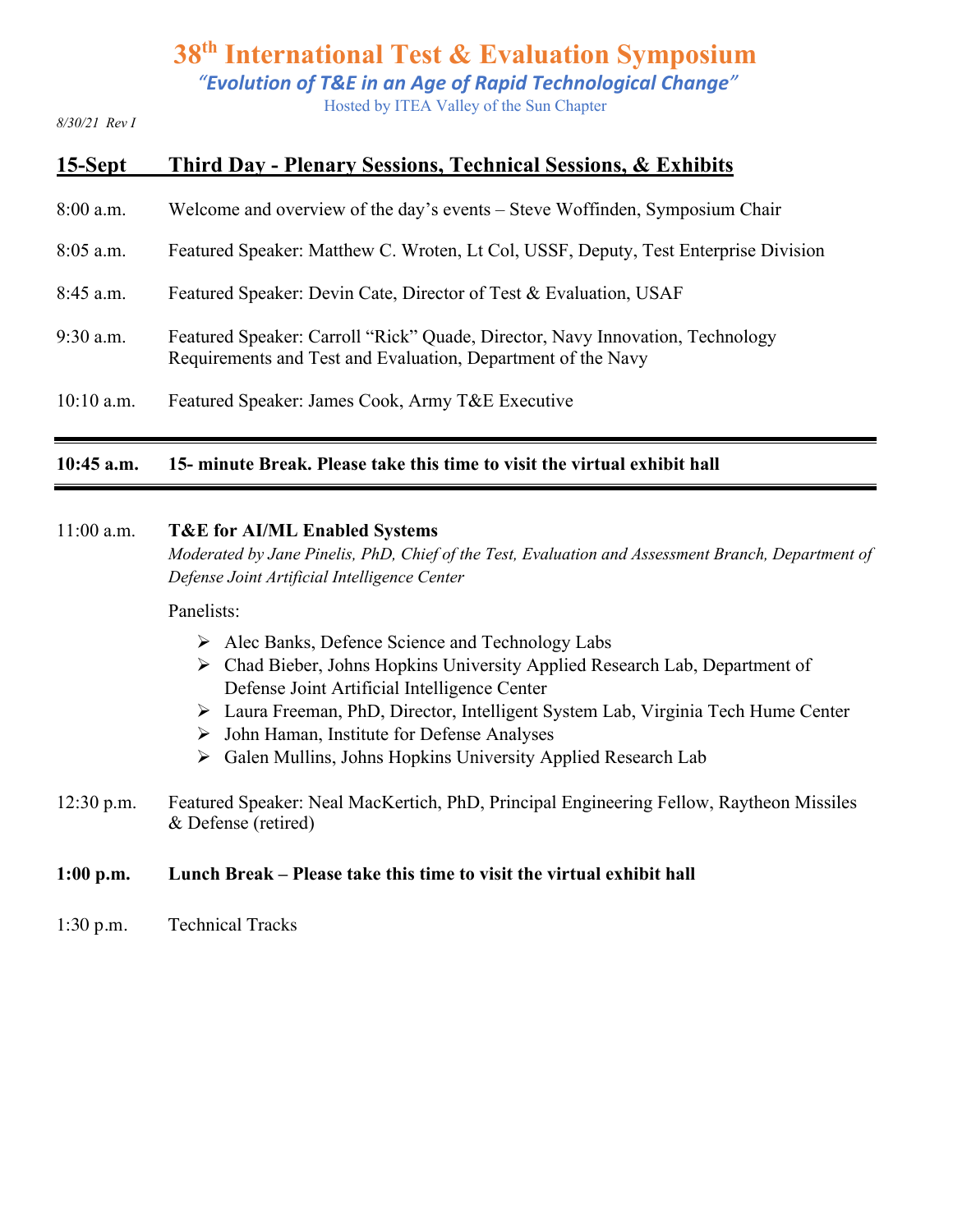*"Evolution of T&E in an Age of Rapid Technological Change"*

Hosted by ITEA Valley of the Sun Chapter

*8/30/21 Rev I*

| <b>Chair</b>                                                 | <b>Time</b> | <b>Title</b>                                                                                                                  | <b>Presenter(s)</b>                                                                            |
|--------------------------------------------------------------|-------------|-------------------------------------------------------------------------------------------------------------------------------|------------------------------------------------------------------------------------------------|
|                                                              |             | <b>Track 1: Visual Analytics</b>                                                                                              |                                                                                                |
| Simon Su,<br>PhD, ARL<br><b>DSRC</b>                         | 1:30        | Using Natural Language Processing to<br>Construct a Knowledge Graph of Test<br><b>Incident Reports</b>                        | Sagar Indurkhya, PhD, Hector<br>Vazquez, Aakash Indurkhya, Ciro<br>Donalek, Virtualitics, Inc. |
|                                                              | 2:00        | SyncVis, a Framework for 2D and 3D<br><b>Visual Analytics</b>                                                                 | Simon Su, PhD, and Vincent Perry,<br>ARL DSRC; Olena Tkachenko,<br>GDIT; Michael An, Parsons   |
|                                                              | 2:30        | Visual Analytic Application Toolset for<br>Large-Scale Heterogeneous Data:<br>Python Dash Application for Visual<br>Analytics | Mariya Occorso and Vincent Perry,<br><b>ARL DSRC</b>                                           |
|                                                              | 3:00        | <b>Battlespace Visualization Interaction</b><br>Platform for Test Planning and Data<br>Visualization                          | Simon Su, PhD, and Vincent Perry,<br>ARL DSRC; Jeffery Peterson, &<br>Charles Amburn, DPG      |
|                                                              |             | <b>Track 2: Cyber-Physical Systems Testing</b>                                                                                |                                                                                                |
| <b>Bill "Data"</b><br>Bryant, PhD,<br><b>MTSI</b>            | 1:30        | Assurance Cases as a Grand Unified<br>Theory of Weapon Systems and<br><b>Platform Cyber Risk</b>                              | Bill "Data" Bryant, PhD, MTSI                                                                  |
|                                                              | 2:00        | Cyber Test and Evaluation for Supply<br>Chain Risk Management                                                                 | Sarah Standard, OUSD R&E,<br>Developmental Test, Evaluation, and<br>Assessments                |
|                                                              | 2:30        | Cyber Testing Networks Over Their<br>Entire Life Cycle in a Digital Twin<br>Environment                                       | Charles D. Burdick & Deepinder<br>Sidhu, PhD, Cyberspace Analytics<br>Corp.                    |
|                                                              | 3:00        | <b>TBD</b>                                                                                                                    |                                                                                                |
|                                                              |             | Track 3: Future of T&E and Cybersecurity - Current Gaps, Innovations, and Requirements                                        |                                                                                                |
| <b>Erwin Sabile,</b><br><b>Booz Allen</b><br><b>Hamilton</b> | 1:30        | Cyber Survivability Test and<br>Evaluation                                                                                    | Ryan Mayer, COMOPTEVFOR,<br>Deputy Director, Cybersecurity OT&E                                |
|                                                              | 2:00        | <b>TBD</b>                                                                                                                    | Scott Aughenbaugh, Acting Chief of<br>Staff, National Security Innovation<br>Network (NSIN)    |
|                                                              | 2:30        | <b>TBD</b>                                                                                                                    | CAPT William Selk, VX-1<br>Commanding Officer - Invited                                        |
|                                                              | 3:00        | Joint Artificial Intelligence (AI) Red<br><b>Teaming</b>                                                                      | Galen Mullins, Johns Hopkins<br>University Applied Research Lab<br>(JHUAPL)                    |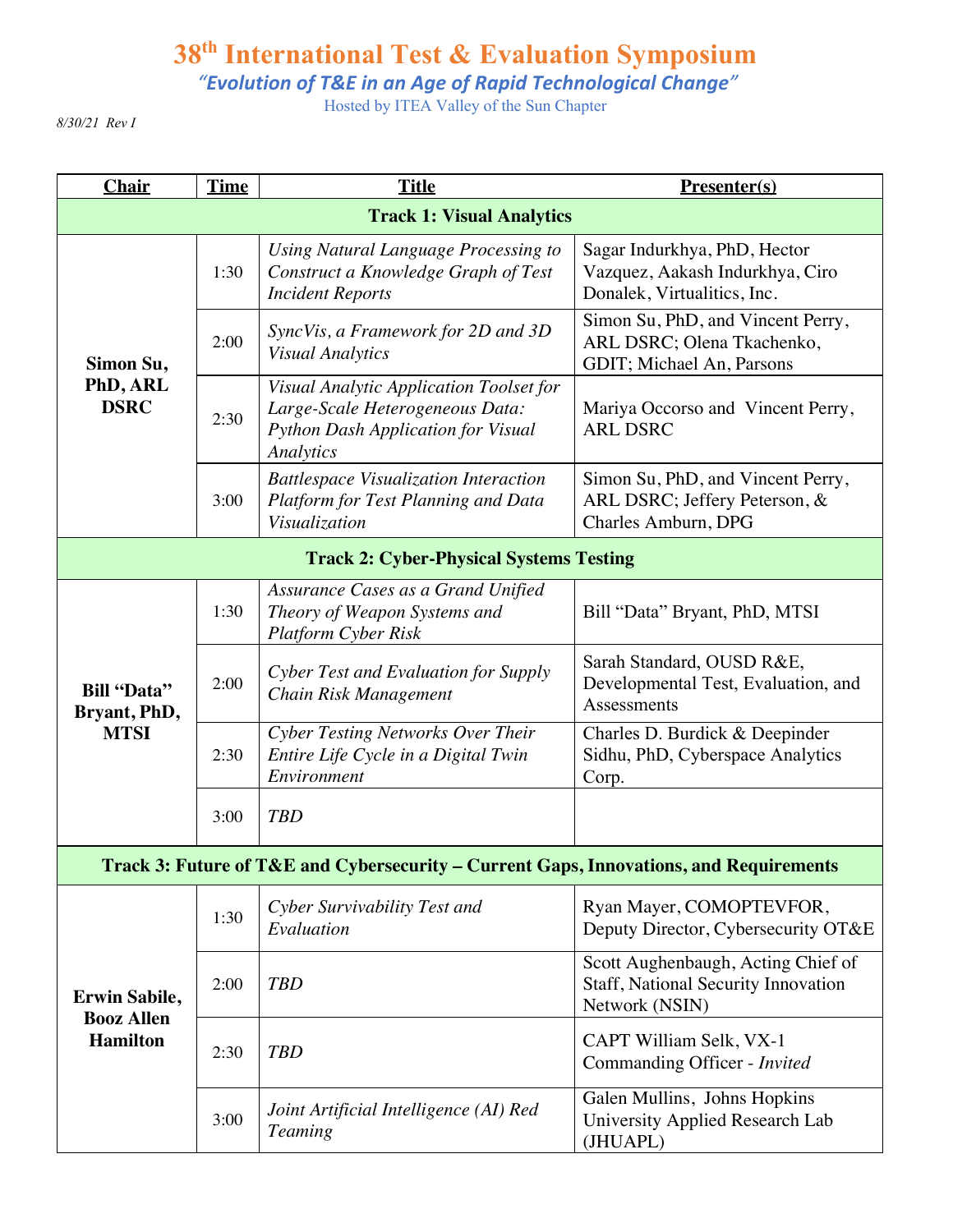*"Evolution of T&E in an Age of Rapid Technological Change"*

Hosted by ITEA Valley of the Sun Chapter

*8/30/21 Rev I*

| <b>Track 4: Data Analytics &amp; Automated Test Reporting</b> |      |                                                                                                                                      |                                                                                                                                                                  |
|---------------------------------------------------------------|------|--------------------------------------------------------------------------------------------------------------------------------------|------------------------------------------------------------------------------------------------------------------------------------------------------------------|
| <b>William</b><br>Rowell, PhD<br><b>STAT COE</b>              | 1:30 | Applying Scientific Test and Analysis<br>Techniques in the Agile/DevSecOps<br><b>T&amp;E</b> Environment                             | William F. Rowell, PhD, Scientific<br>Test and Analysis Techniques Center<br>of Excellence                                                                       |
|                                                               | 2:00 | Seminal Analysis Methodology Based<br>on Uncorrelated Data Collection in<br>Either Benign or Contested<br><b>Environments</b>        | Nathan A. Ruprecht & Elisa N.<br>Carrillo, 746 Test Squadron                                                                                                     |
|                                                               | 2:30 | Cost-effective Method to Characterize<br>Antenna Performance                                                                         | James D. Silk & James M. Ralston,<br>Institute for Defense Analyses                                                                                              |
|                                                               | 3:00 | <b>TBD</b>                                                                                                                           |                                                                                                                                                                  |
| <b>Track 5: Agile Methods and DOE</b>                         |      |                                                                                                                                      |                                                                                                                                                                  |
| <b>Chris Olinde,</b><br><b>GTRI</b>                           | 1:30 | Use of DOE tools in a Development<br>Laboratory                                                                                      | Jasveer Ramroo Beni, Master Builders<br>Solutions Construction Chemicals,<br><b>LLC</b>                                                                          |
|                                                               | 2:00 | The Challenges of Agile Software<br>Delivery for Military Embedded<br><b>Software Solutions</b>                                      | Chris Olinde, Andrew Mishoe,<br>Stephens Summerlin & Ken Bailey,<br>Georgia Tech Research Institute                                                              |
|                                                               | 2:30 | Looking at Legacy I&V through an<br><b>Agile Lens</b>                                                                                | Scott A. Goodman & Doug Moshier,<br>Raytheon Missile & Defense                                                                                                   |
|                                                               | 3:00 | <b>TBD</b>                                                                                                                           |                                                                                                                                                                  |
|                                                               |      | <b>Track 6: International T&amp;E</b>                                                                                                |                                                                                                                                                                  |
| Ade Britton,<br>PhD, QinetiQ                                  | 1:30 | <b>Electro-Magnetic Spectrum Operations</b><br>(EMSO) Challenges for Future Test<br>and Evaluation Systems                           | Loannis Vagias, Cranfield University;<br>Raffaele Fiengo, National Instruments<br>(NI);<br>Anthony McKelvey, Defence Science<br>and Technology Laboratory (DSTL) |
|                                                               | 2:00 | A Software Connected Approach for<br>Facing the Challenges Associated to<br>New EMSO and Digital<br>Transformation in T&E            | Raffaele Fiengo, National Instruments<br>(NI) & Massimo Sciotti, Elettronica<br>GmbH (ELT)                                                                       |
|                                                               | 2:30 | Globally Deployable Maritime<br>Tracking Range Capability for<br>Maritime Training, Mission Rehearsal,<br><b>Test and Evaluation</b> | Steve Powell, Qinetiq & Darryl<br>Newborough, Sonardyne                                                                                                          |
|                                                               | 3:00 |                                                                                                                                      |                                                                                                                                                                  |

*Please join us in the virtual exhibit hall from 3:30-5:00pm. Attendees will be able to video chat with exhibitors during this time.*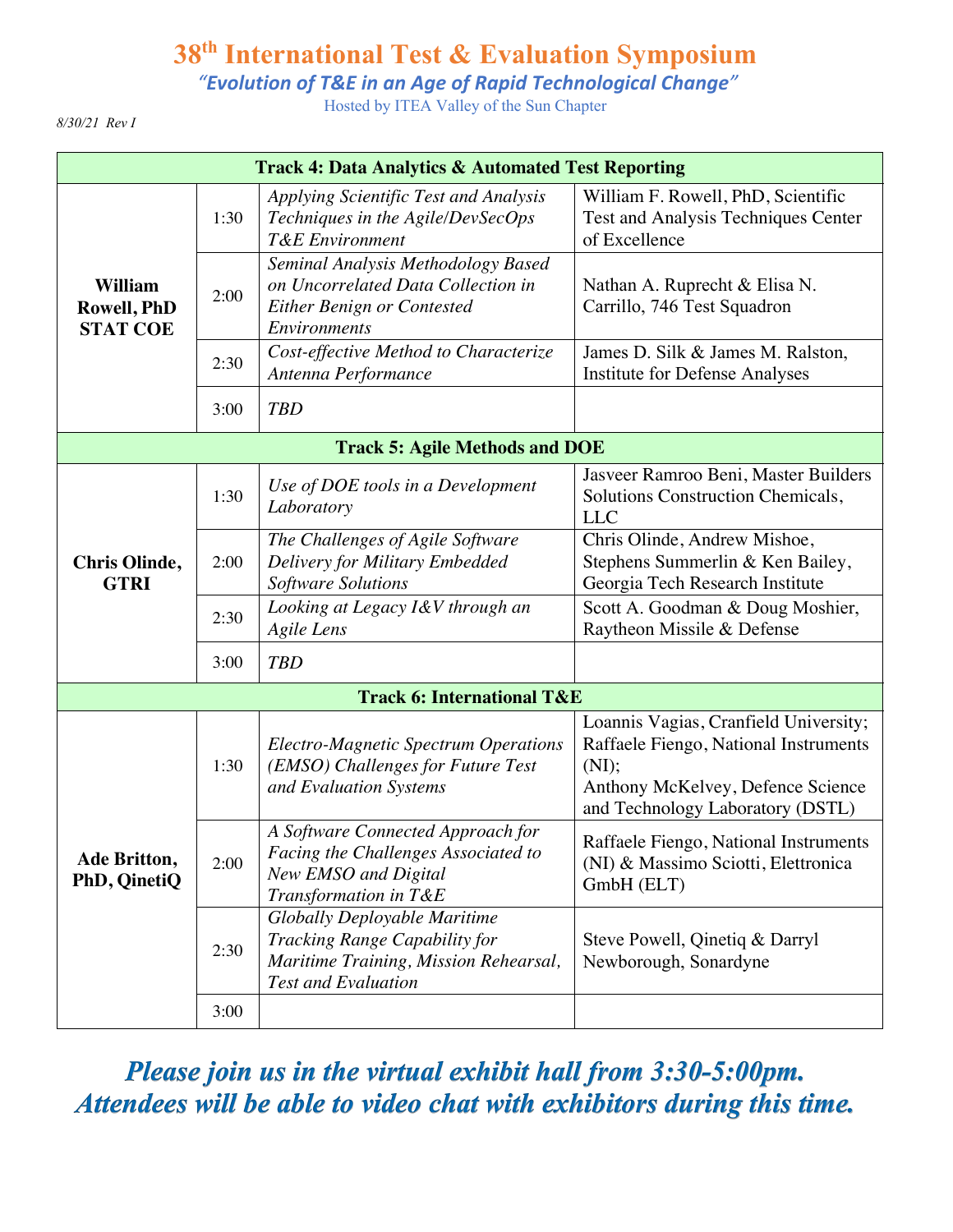*"Evolution of T&E in an Age of Rapid Technological Change"*

Hosted by ITEA Valley of the Sun Chapter

*8/30/21 Rev I*

### **16-Sept Fourth Day - Plenary Sessions, Technical Sessions, & Exhibits**

8:20 a.m. Welcome and overview of the day's events – Steve Woffinden, Symposium Chair

#### 8:30 a.m. **T&E Workforce**

*Moderated by Terry Murphy, Deputy Director, Policy and Workforce Development, Department of Homeland Security, Office of Test and Evaluation*

Panelists:

- $\triangleright$  Darryl Ahner, PhD, Director, Scientific Test and Analysis Techniques Center of Excellence
- $\triangleright$  Pete Christensen, Consultant
- Ø Robin Poston, PhD, Dean of the Graduate School, University of Memphis
- Ø Laura Freeman, PhD, Director, Intelligent System Lab, Virginia Tech Hume Center
- Ø Joseph Stasiwski, Enterprise Test Services Lead, Terminal Automation Team, Federal Aviation Administration's (FAA's)
- Ø Kenneth Stefanek, Learning Director for Test and Evaluation, Defense Acquisition University

#### **10:00 a.m. 15- minute Break. Please take this time to visit the virtual exhibit hall**

#### 10:30 a.m. **The Past is Prologue - A Panel of Past Presidents**

*Moderated by Matt Reynolds, Consultant*

Panelists:

- $\triangleright$  John Bolino
- $\triangleright$  Ralph Wetzl
- $\triangleright$  Pat Sanders
- $\triangleright$  John Foulkes
- Ø Rusty Roberts, GTRI
- Ø Stephanie Clewer, SA-Tech
- Ø Mark Brown, Vice President, Scientific Research Corporation
- $\triangleright$  Chas McKee
- $\triangleright$  Gene Hudgins, KBR
- $\triangleright$  Bill Keegan
- $\triangleright$  Pete Crump, GTRI

#### **12:00 p.m. Lunch Break – Please take this time to visit the virtual exhibit hall**

#### **12:30 p.m. Test & Evaluation Professional Awards Presentation**

1:00 p.m. Technical Tracks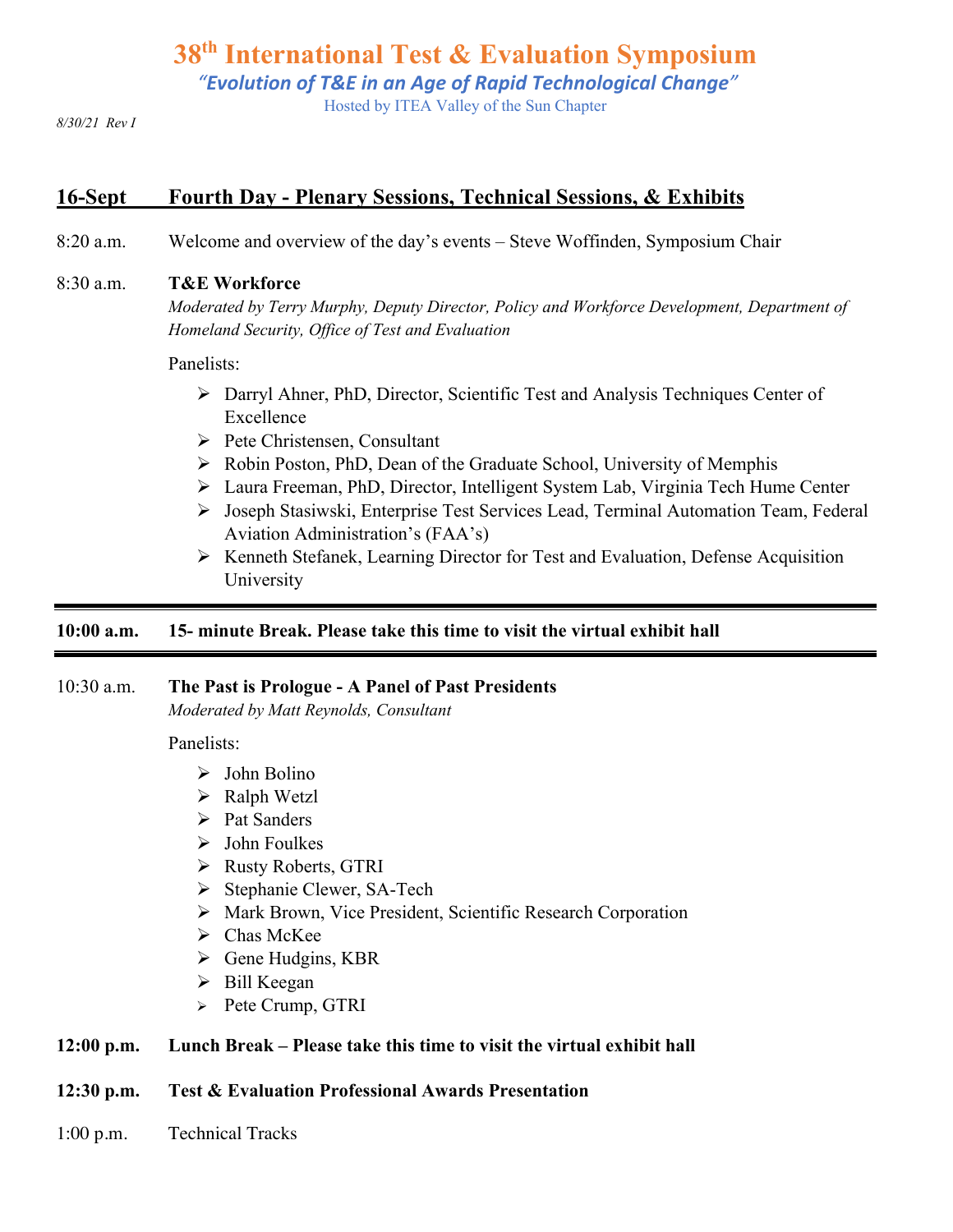*"Evolution of T&E in an Age of Rapid Technological Change"*

Hosted by ITEA Valley of the Sun Chapter

*8/30/21 Rev I*

| <b>Chair</b>                                                             | <b>Time</b> | <b>Title</b>                                                                                                                                         | <b>Presenter(s)</b>                                                                                                                                               |
|--------------------------------------------------------------------------|-------------|------------------------------------------------------------------------------------------------------------------------------------------------------|-------------------------------------------------------------------------------------------------------------------------------------------------------------------|
|                                                                          |             | <b>Track 7: STEM for T&amp;E</b>                                                                                                                     |                                                                                                                                                                   |
| Virginia To,<br><b>Army</b><br><b>Research</b><br>Laboratory<br>/Parsons | 1:00        | Forge the Future with Computing                                                                                                                      | Virginia To, Army Research<br>Laboratory /Parsons                                                                                                                 |
|                                                                          | 1:30        | Topic Modeling and Visualization for<br><b>Test Incident Report Data</b>                                                                             | Sage Leone, University of Maryland;<br>Jamie Infantolino, US Army Research<br>Laboratory; Adam Childs & Cleon<br>Anderson, US Army Research<br>Laboratory/Parsons |
|                                                                          | 2:00        | Visual Analytic Application Toolset for<br>Large-Scale Data                                                                                          | Aiden Kenny, Columbia University;<br>Mariya Occorso, Arcadia University;<br>Vincent Perry, US Army Research<br>Laboratory                                         |
|                                                                          | 2:30        | <b>Immersive Environments for Visual</b><br>Analytics                                                                                                | James Hughes, UMD College Park;<br>Selena Hamilton, Penn State<br>University; Virginia To, US Army<br>Research Laboratory /Parsons                                |
|                                                                          |             | <b>Track 8: Digital Transformation</b>                                                                                                               |                                                                                                                                                                   |
| <b>Suzanne Beers,</b><br>PhD, MITRE                                      | 1:00        | T&E: Required Leadership in The Age<br>of Transformation                                                                                             | Paul McNamara, The Sente Group,<br>Inc.                                                                                                                           |
|                                                                          | 1:30        | <b>Accelerating Capability Delivery</b><br>Through Mission-Focused MBT&E                                                                             | Joe Murphy & Bill Beuth, Analytical<br>Graphics Inc / An Ansys Company                                                                                            |
|                                                                          | 2:00        | Mission Engineering, Capability<br><b>Evaluation &amp; Digital Engineering</b><br>Informing DoD Technology,<br>Prototyping and Acquisition Decisions | Suzanne Beers, PhD,<br>OUSD(R&E)/DTE&A (The MITRE<br>Corporation)                                                                                                 |
|                                                                          | 2:30        |                                                                                                                                                      |                                                                                                                                                                   |
|                                                                          |             | <b>Track 9: Autonomous Systems</b>                                                                                                                   |                                                                                                                                                                   |
| <b>Leonard</b><br><b>Truett, PhD</b><br><b>STAT COE</b>                  | 1:00        | The Use and Benefits of Modeling and<br><b>Simulation with Autonomous Testing</b>                                                                    | John Whitt & Paul Bounker, Aberdeen<br>Test Center/Ground Vehicle Systems<br>Center                                                                               |
|                                                                          | 1:30        | <b>Evaluating Autonomous System</b><br><b>Information Dominance</b>                                                                                  | Cierra Hall, Judith Stoer & David<br>Scheidt, Weather Gage Technologies                                                                                           |
|                                                                          | 2:00        | Path Planning for Multi-Agent Semi-<br>Autonomous Rover in an Integrated<br>System Test Facility Without the Aid of<br><b>GPS</b>                    | Lauren Blanks, Allyson Burba, Isaac<br>Isukapati & Brian Neff, U.S. Air<br>Force Academy and National Robotics<br><b>Engineering Center</b>                       |
|                                                                          | 2:30        | Advancements in Test and Evaluation<br>for Autonomous Systems (ATEAS)                                                                                | Charlie Middleton & Lenny Truett,<br>PhD, Scientific Test and Analysis<br><b>Techniques Center of Excellence</b><br>(STAT COE)                                    |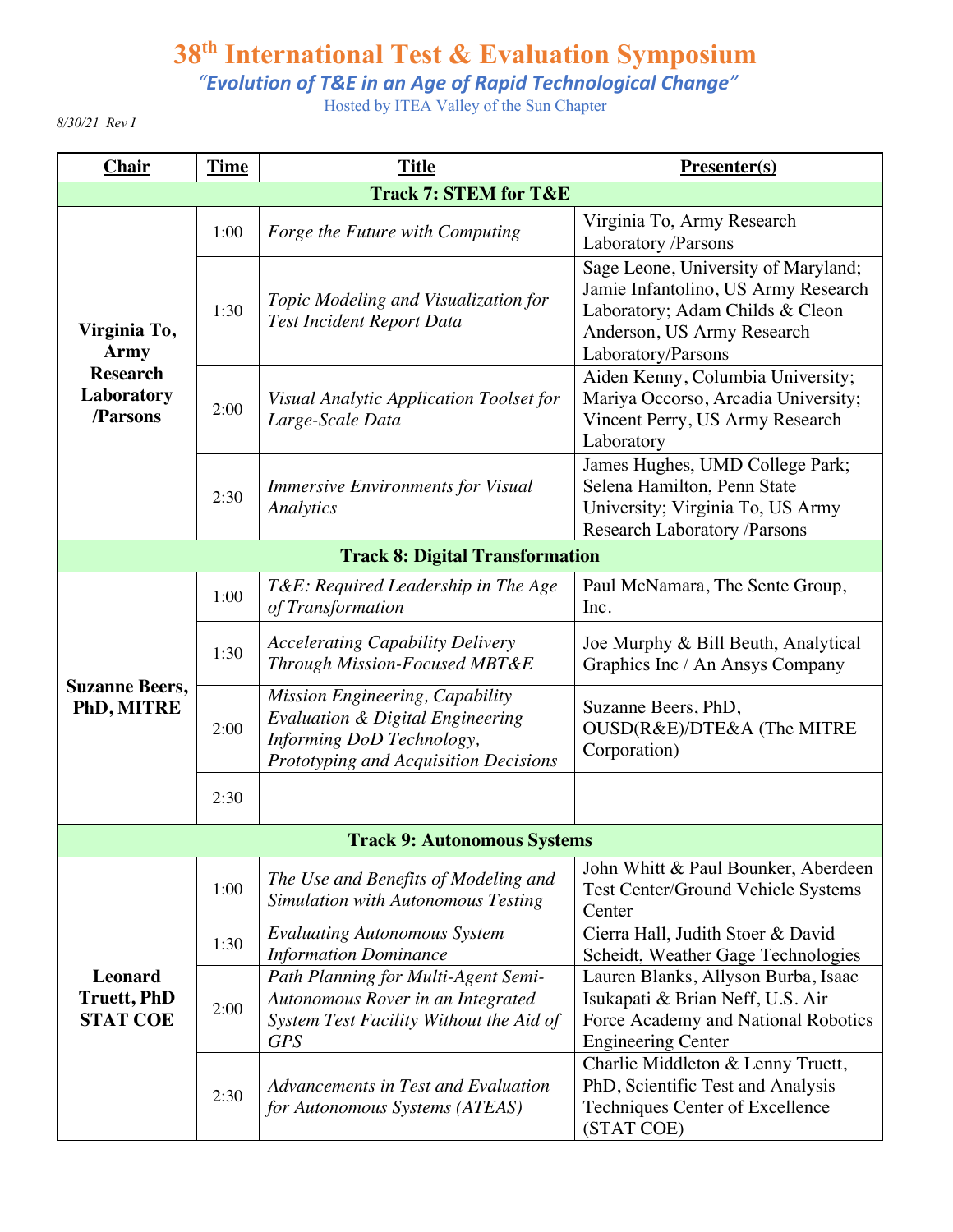*"Evolution of T&E in an Age of Rapid Technological Change"*

Hosted by ITEA Valley of the Sun Chapter

*8/30/21 Rev I*

| <b>Track 10: International T&amp;E 2</b>              |      |                                                                                                                                        |                                                                                                              |
|-------------------------------------------------------|------|----------------------------------------------------------------------------------------------------------------------------------------|--------------------------------------------------------------------------------------------------------------|
| Ade Britton,<br>PhD, Qinetiq                          | 1:00 | Modernizing T&E is Much Easier to<br>Say                                                                                               | Richard Cawthorne, Defence Science<br>and Technology Laboratory (DSTL)                                       |
|                                                       | 1:30 | The Queensland Flight Test Range<br>(QFTR)                                                                                             | Rob Dunn & Jim Parkes, QinetiQ<br>Australia Pty Ltd                                                          |
|                                                       | 2:00 | System of Systems Synthetic Evaluation                                                                                                 | Mark Threadgold and Ben Egan, UK<br>Ministry of Defence, Defence Science<br>and Technology Laboratory (DSTL) |
|                                                       | 2:30 |                                                                                                                                        |                                                                                                              |
| <b>Track 11: Workforce Certification</b>              |      |                                                                                                                                        |                                                                                                              |
| Pete<br>Christensen,<br><b>Consultant</b>             | 1:00 | Elevating the T&E Profession Through<br><b>CTEP</b>                                                                                    | Pete Christensen, Consultant                                                                                 |
|                                                       | 1:30 | DOD T&E Certification                                                                                                                  | Paul Shaw, Professor, Cybersecurity,<br>Defense Acquisition University                                       |
|                                                       | 2:00 | Micro-Credentialing for Professional<br>Development                                                                                    | Taz Daughtrey, President,<br>Association for Testing & Software<br><b>Quality Assurance</b>                  |
|                                                       | 2:30 | Value of Testing Certifications for<br>Agile & DevSecOps                                                                               | Andrew Pollner, American Software<br><b>Testing Qualifications Board</b>                                     |
| <b>Track 12: Test Technology</b>                      |      |                                                                                                                                        |                                                                                                              |
| <b>Ben</b><br>Kupferschmidt,<br><b>Curtiss-Wright</b> | 1:00 | Delivering Output Based T&E<br>Capability                                                                                              | Andrew Cunningham, QinetiQ                                                                                   |
|                                                       | 1:30 | <b>Making Flight Test Instrumentation</b><br><b>Setup Easier</b>                                                                       | Ben Kupferschmidt, Curtiss-Wright                                                                            |
|                                                       | 2:00 | Testing Mixed-Use Networks - Insights<br>Into a Complex Test Process                                                                   | Dan Pleasant, Jarrod Tsukada & Kelly<br>Caulk, Keysight Technologies, Inc.                                   |
|                                                       | 2:30 | Testing for the Future Fight: Necessary<br>Range Capabilities to Ensure<br><b>Operational Superiority of Defense</b><br><b>Systems</b> | Heidi Perry, MIT Lincoln<br>Laboratories; Hans Miller, MITRE<br>Corporation; Derrick Hinton, SRC             |

*Please join us in the virtual exhibit hall from 3:00-5:00pm. Attendees will be able to video chat with exhibitors during this time.*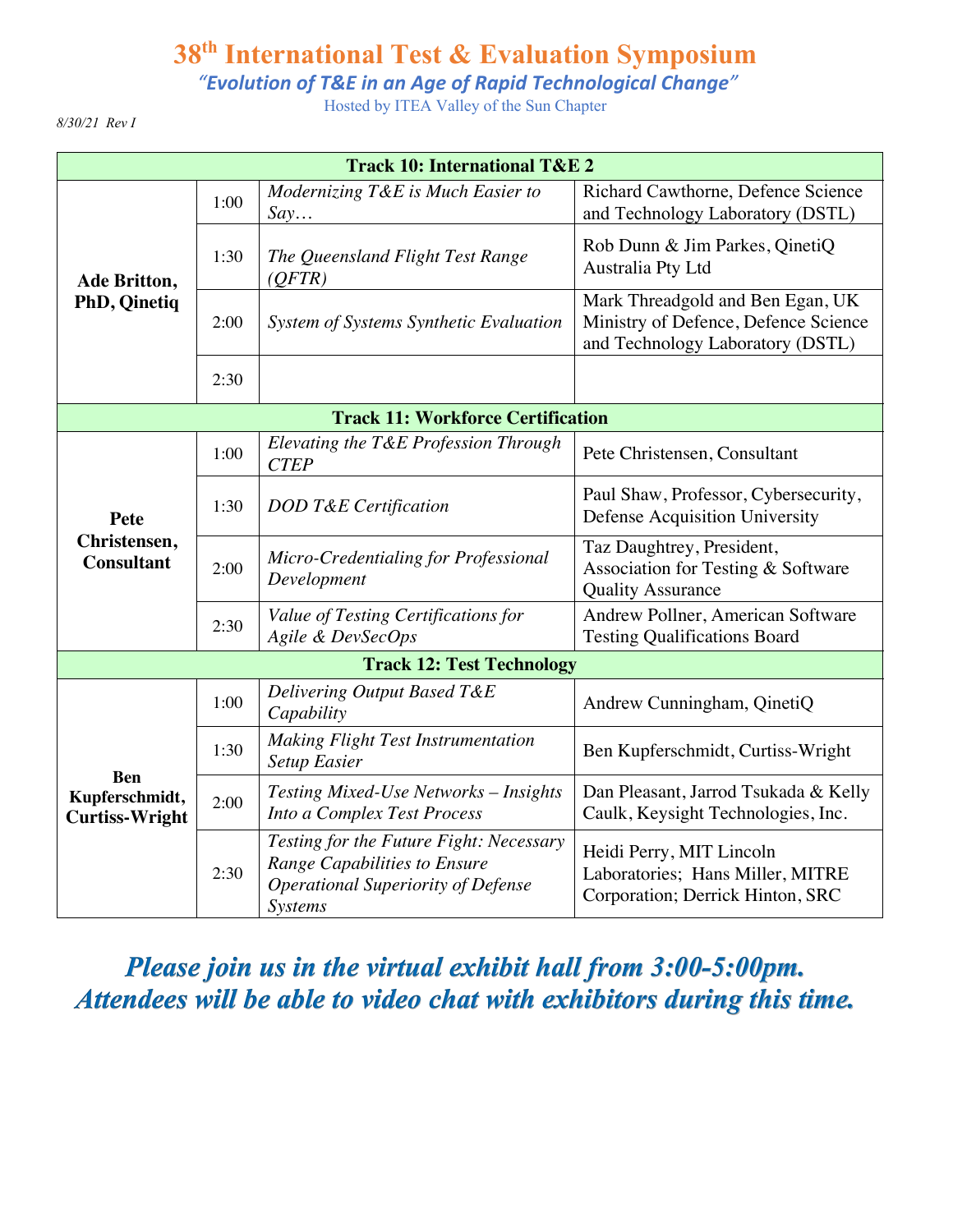*"Evolution of T&E in an Age of Rapid Technological Change"*

Hosted by ITEA Valley of the Sun Chapter

*8/30/21 Rev I*

### **17-Sept Fifth Day - Plenary Sessions, Technical Sessions, & Exhibits**

- 7:30 a.m. Welcome and overview of the day's events Steve Woffinden, Symposium Chair
- 7:35 a.m. State of ITEA Pete Crump, President of ITEA
- 7:45 a.m. Featured Speaker: Michael Schmidt, PhD, Master Builders Solutions

#### 8:30 a.m. **T&E Integrated Into Agile and DevSecOps**

*Moderated by Robin Poston, PhD, Director of the System Testing Excellence Program, FedEx Institute of Technology, The University of Memphis*

Panelists:

- $\triangleright$  Mike Knoll, Vice President, IT, FedEx
- $\triangleright$  Tom Meservy, PhD, Brigham Young University
- $\triangleright$  Antonia Pulley, U.S. Citizenship and Immigration Services
- Ø John Stasulli, Parsons Corp

#### **10:00 a.m. 15- minute Break. Please take this time to visit the virtual exhibit hall**

#### 10:30 a.m. **Digital Engineering**

*Moderated by Edward Kraft, PhD*

Panelists:

- Ø Darryl Ahner, PhD, Director, Scientific Test and Analysis Techniques Center of Excellence
- $\triangleright$  COL (R) Rick Bailer, Consultant
- Ø Joe Buzzett, Director, R&D, General Dynamics
- Ø Kevin Fahey, President and CEO, Cypress International
- Ø Camille Robbins, Director, Virtual Test and Advanced Electronics Directorate, ATC

#### **12:00 p.m. 10- minute Break. Please take this time to visit the virtual exhibit hall**

- 12:10 p.m. Closing Speaker: James Wells, Director, Test and Evaluation, Department of Homeland Security, Science & Technology Directorate
- 12:45 p.m. Final Remarks Steve Woffinden, Symposium Chair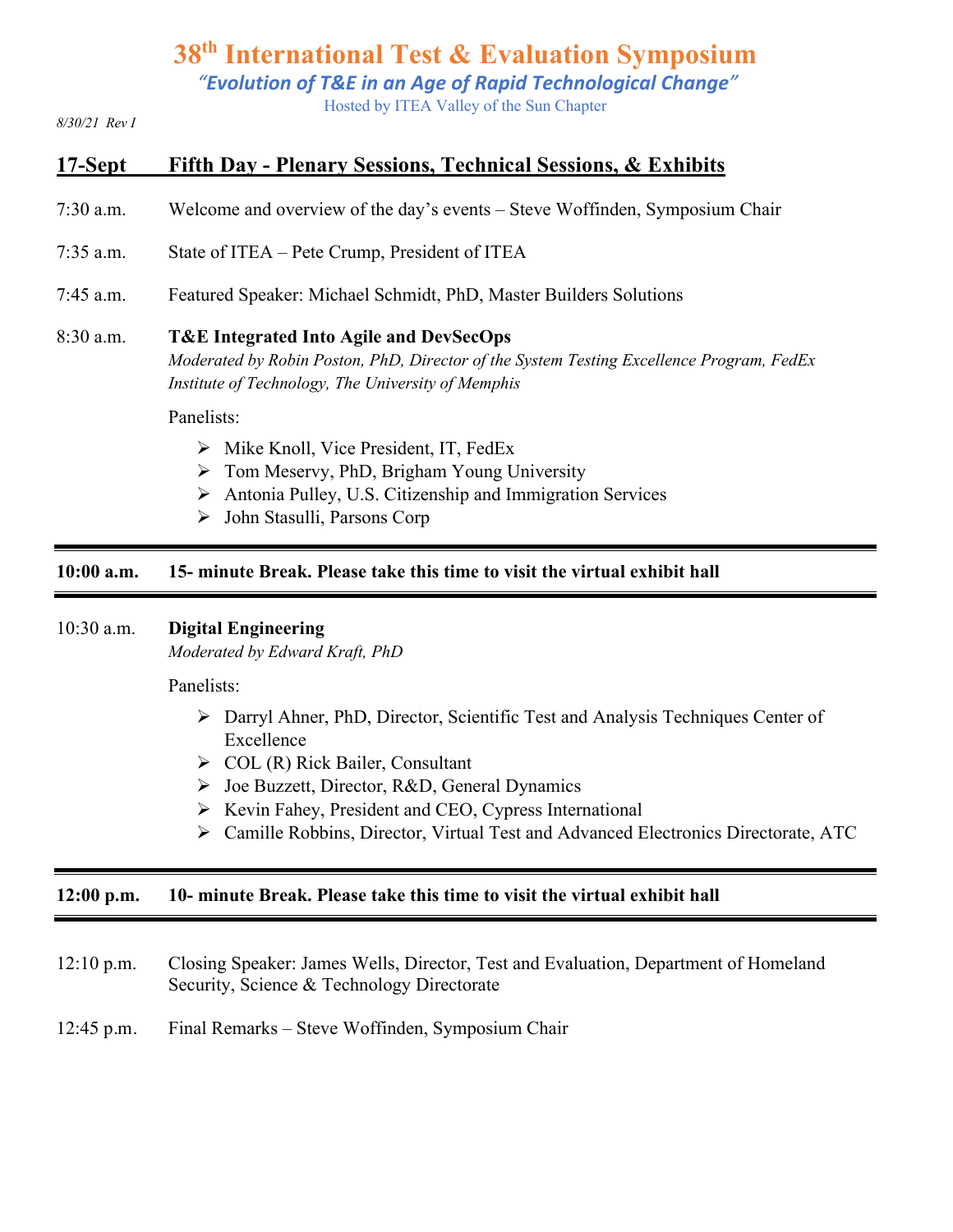*"Evolution of T&E in an Age of Rapid Technological Change"*

Hosted by ITEA Valley of the Sun Chapter

*8/30/21 Rev I*

#### **Program Planning Committee**

Symposium Chair: Steve Woffinden, General Dynamics Mission Systems Symposium Co-Chair: J. Michael Barton, PhD, Parsons Fellow Technical Chair: Erwin Sabile, Booz Allen Hamilton Exhibits and Sponsorships: Lena Moran – 951-219-4817, Lena@itea.org Awards Committee Chair: Stephanie Clewer, SA-TECH

#### **Additional Symposium Planners**

Ade Britton, PhD, T&E Campaign, QinetiQ Mr. Terry Murphy, Deputy Director T&E Office, Department of Homeland Security Ms. Kathi Swagerty, Air Academy Associates, Sec ITEA Valley of the Sun Chapter, Chair ITEA Corporate Development Committee COL (R) Rick Bailer Mr. Pete Christensen, ITEA Professional Development Committee Chair, Independent Consultant

### **Technical Track Abstracts**

### *A Software Connected Approach for Facing the Challenges Associated to New EMSO and Digital Transformation in T&E*

Raffaele Fiengo, National Instruments (NI) & Massimo Sciotti, Elettronica GmbH (ELT)

Modern Electro-Magnetic Spectrum Operations (EMSO) urge for rapid evolution of T&E principles and architectures in order to cope with the engineering and the operational T&E challenges throughout the System Life-Cycle (SLC) of modern Radar/EW and CNS (Communication, Navigation and Surveillance) Systems. State-of-the-art EMSO operations rely more and more on (i) SW-based capabilities, which enable agility, adaptivity, cognition and "artificial intelligence", (ii) federated and multi-domain Systems of Systems (SoS), (iii) conformal sensor-platform pairs, and (iv) cyberspace.

The EMSO scenario spans nowadays from low-observable, low probability of interception, smart, covert and camouflaged "threats" to high-power and high-density, interfering, agile emissions. Inter-dependent, timevarying, reactive and adaptive emissions are to be found in any sub domain of EMSO, which accounts for radar, communication, and navigation frequency bands, as well as the infrared, ultraviolet and visible spectrum.

In addition, the on-going digital transformation of T&E capabilities requires an integrated and cross-functional approach for improving the utilization and efficiency of the T&E resources throughout the SLC, reducing the total cost of ownership and accelerating the time to market by introducing the Software and Hardware-in-the-Loop (SiL/HiL) test in all stages of the SLC and in any test environment (office, laboratory, test rigs, anechoic chambers, integration facilities, open air ranges).

Modelling & Simulation (M&S) is thus challenged by EMSO, since the test scenario can only result from accurate representation of the actors' behavior in the gaming area. Modelling a multi-functional phased array radar is indeed a challenge in terms of compromising complexity versus realism, portability versus fidelity. Clearly, Measures of performance (MoP) and Measures of effectiveness (MoE) in T&E are scaling up in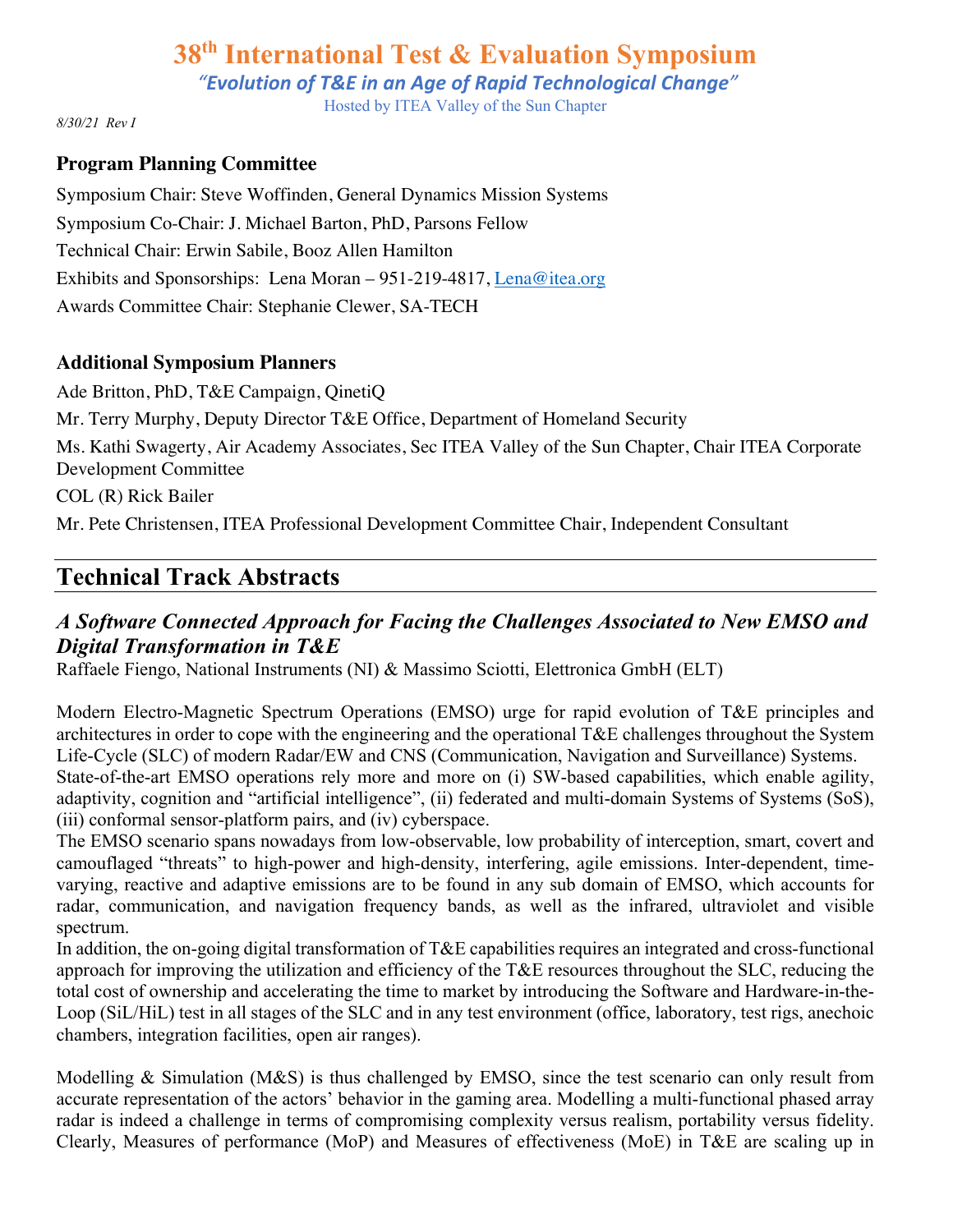*"Evolution of T&E in an Age of Rapid Technological Change"*

Hosted by ITEA Valley of the Sun Chapter

*8/30/21 Rev I*

complexity to consider the response of "intelligent" systems to "intelligent" threats. Modelling and evaluating "cognitive" functions is today's challenge, if we consider the need for "validating" the model itself. Only a validate M&S output can support a high-confidence assessment.

In parallel, the Model-based System Engineering (MBSE) principles stem out as enabler for describing both the capabilities under test and the required T&E functions. These descriptors provide the frame for M&S developments, which generate the required SW layers of the T&E capability.

The above-listed needs and trends turn into an evolutionary path for the EMSO T&E capabilities. In this speech, we address a fundamental question: are state-of-the-art digital technologies fit for supporting this path? The resulting requirements to HW modularity, programmability, scalability, reliability, computational resources, connectivity, memory storage, etc. are here discussed and analysed in order to determine the maturity of market solutions for EMSO T&E.

### *Accelerating Capability Delivery Through Mission-Focused MBT&E*

Joe Murphy & Bill Beuth, Analytical Graphics Inc / An Ansys Company

The recent SAF/AQ guidance around e-Program designations puts digital engineering at the forefront of future acquisition and test. Fielding of critical capabilities can be accelerated by continuously assessing Model Based Systems Engineering (MBSE) and Model Based Test & Evaluation (MBT&E) activities relative to mission performance requirements. This presentation will explore how MBSE designs and MBT&E data can be evaluated against mission performance requirements in physics-based virtual operating environments. For context, an aircraft development use case will be analyzed in three phases: pre-test planning, real-time test execution, and post-test analysis.

#### *Advancements in Test and Evaluation for Autonomous Systems (ATEAS)*

Charlie Middleton and Lenny Truett, PhD, Scientific Test and Analysis Techniques Center of Excellence (STAT COE)

Autonomous Defense Systems (ADS) continue to garner great interest in the Department of Defense and military Services, particularly to keep U.S. advantages in a field where near-peer adversaries are quick to capitalize on capability first, while putting off or ignoring public safety. The new capabilities promised by ADS will need to operate in dynamic environments which may change the way they operate and are likely to display emergent, unexpected behavior, with or without human teaming. Requirements and measures are not well developed for many of the desired test needs of ADS, including for example trust, safety, assurance, and human-machine teaming.

The continued application of Artificial Intelligence (AI) and Machine Learning (ML) will expand the challenges associated with properly testing and evaluating these complex adaptive systems to ensure appropriate developmental and operational mission assurance are fully studied and addressed. Although T&E is well established for traditional weapons system, ADS represent a new frontier in the field of T&E as test planning and analysis for these complex adaptive systems will require innovative methods.

Much of the work that has been documented to date has been on identifying the challenges associated with the T&E of ADS. The ATEAS effort is focused identifying programs that provide practical approaches to addressing the challenges through tools, methodologies, best practices and lessons learned. The presentation will discuss the findings gathered from active programs, the framework for a guidebook to capture this information, and future efforts to support the continued development of the guidebook as a living reference document.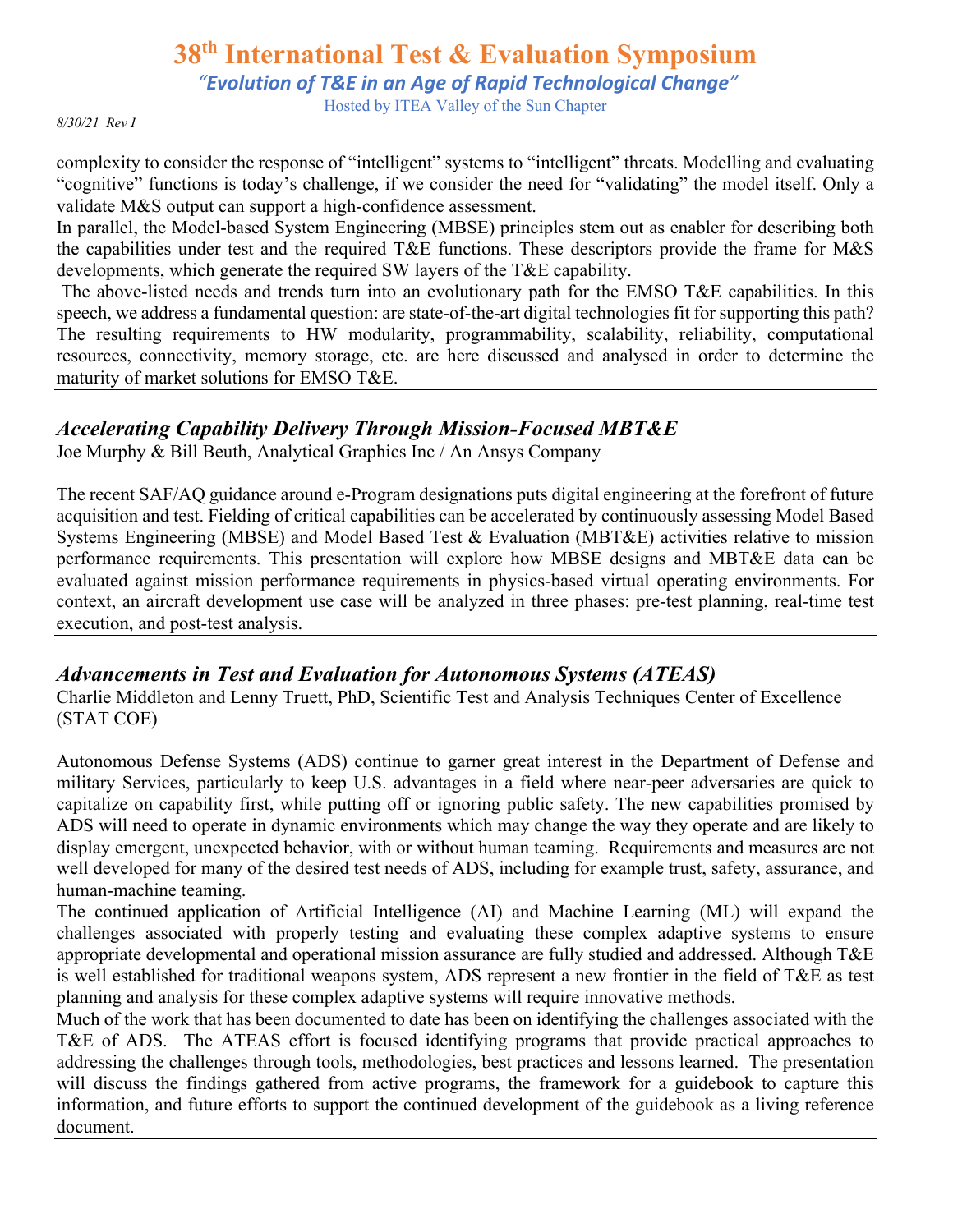*"Evolution of T&E in an Age of Rapid Technological Change"*

Hosted by ITEA Valley of the Sun Chapter

*8/30/21 Rev I*

### *Applying Scientific Test and Analysis Techniques in the Agile/DevSecOps T&E Environment*

William F. Rowell, PhD, Scientific Test and Analysis Techniques Center of Excellence

The intelligent application of scientific test and analysis techniques (STAT) to Department of Defense (DoD) weapon and business systems has proven to be a key component in enabling efficient, effective, and rigorous test & evaluation (T&E) in support of decision making at all levels. With the growing implementation of Agile and Development/Security/Operations (DevSecOps) software development methodologies in the acquisition of software intensive DoD systems, a similar interest in leveraging STAT in the Agile/DevSecOps T&E environment has arisen. This paper provides guidance to the DoD T&E workforce for applying STAT to T&E of software intensive systems in the Agile/DevSecOps environment including insights into the appropriate STAT techniques to apply.

#### *Assurance Cases as a Grand Unified Theory of Weapon Systems and Platform Cyber Risk* Bill "Data" Bryant, PhD, MTSI

One of the most pressing problems with weapon systems and aviation platform cybersecurity is the lack of an agreed upon methodology for measuring mission risk for a given system within its operational environment. This problem is especially difficult, given there is so little historical data to draw from, but the lack of an agreed upon method to assess or measure risk, greatly hampers our ability to know where to position our limited resources.

The main reason why a risk measurement system has yet to gain widespread acceptance among the continuing debates over qualitative versus quantitative approaches, is that there is no single approach or tool that is a best fit in all circumstances and environments. Therefore, what is needed is a family of connected tools across the spectrum of qualitative analysis and quantitative measurement that use similar formats and outputs enabling some comparison across the tools.

This Unified Risk Assessment and Measurement System or URAMSTM provides a diverse set of integrated qualitative and quantitative tools that provides true risk management for weapon systems and aviation platforms throughout the development lifecycle and across a range of contested cyberspace environments. URAMS starts with an engineering analysis utilizing Systems-Theoretic Process Analysis for Security (STPA-Sec). This tool was developed from leveraging the safety analysis work done at MIT and has since been used with great effectiveness across a range of military weapon systems and civilian aerospace systems. STPA-Sec is grounded in systems engineering and is focused on mission level losses as the true drivers of relevant security design. STPA-Sec also enables analysis of a system's security posture early in the lifecycle, which enables true "baking in" of security.

There are three assessment and measurement tools within URAMS that can be used to score the risk scenarios developed by the STPA-Sec analysis. The first and most simple is Risk Assessment (RA) which utilizes a series of scored qualitative factors to estimate the likelihood and consequence of both financial and missionbased risks. All URAMS tools are capable of measuring risk in terms of either financial, mission loss, or both, depending on the needs of the organization. Second, Risk Assessment with Uncertainty (RAU), has the same qualitative structure as RA, but includes an ability to estimate uncertainty using a three-point estimation process. For each sub-element, analysts enter an expected score of a worst or best-case scenario. Third, and for quantitative analysis, URAMS offers Probabilistic Risk Measurement (PRM), which utilizes direct estimation of probabilities and consequence by appropriately trained experts. With its quantitative foundation,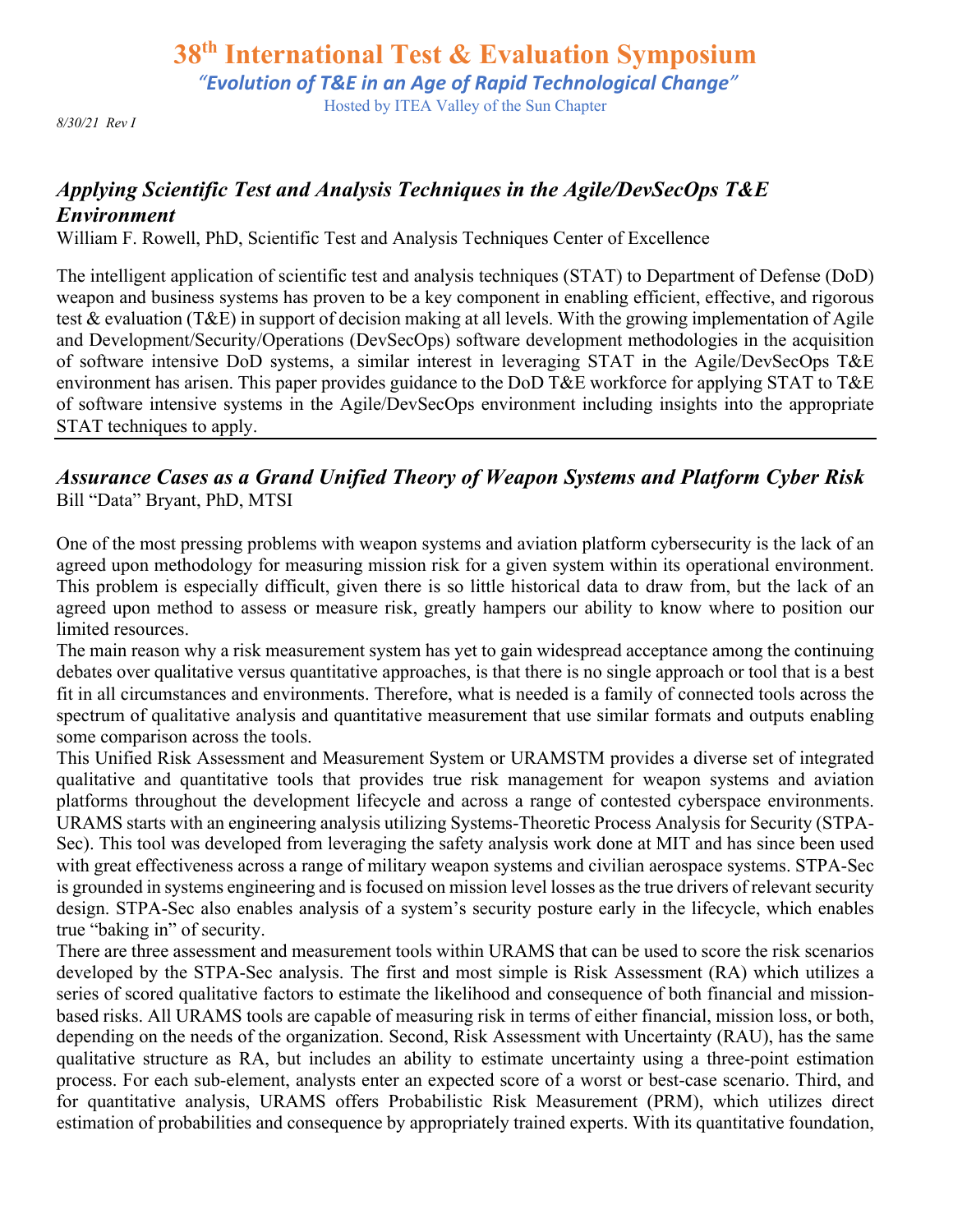*"Evolution of T&E in an Age of Rapid Technological Change"*

Hosted by ITEA Valley of the Sun Chapter

#### *8/30/21 Rev I*

PRM enables a more in-depth exploration of risks with less uncertainty than typically provided by RAU. Each of these risk analysis tools have a corresponding tool that enables the combination of risks into a single risk by using Monte Carlo simulations. This enables systems, or even portfolios of systems, to be compared to each other; and perhaps more importantly, allows overall risk to be compared to a previously determined organizational risk tolerance to answer the critical question of when the design is "secure enough".

#### *Battlespace Visualization Interaction Platform for Test Planning and Data Visualization* Simon Su, PhD, Vincent Perry, Jeffery Peterson, & Charles Amburn, ARL DSRC

The Test & Evaluation (T&E) planning, data analysis and review process is so complex that it often takes months to complete due to a lack of automation, data accessibility and universal platform. Battlespace Visualization Interaction (BVI) is a research and development (R&D) testbed for experimentation in battlespace visualization and decision-making with R&D focus on human factors-related research in the areas of information visualization, multi-modal interaction, and human performance assessment. With a slight modification, BVI can also be leverage to support T&E planning, data analysis and review process. BVI functionalities in Battlespace visualization and decision-making aid can also utilized in test planning and visualization to support T&E decision-making. Furthermore, using BVI 3D terrain visualization, test planners are able to collaboratively plan and execute their T&E process with a digital archive that they reference in the future. BVI geospatial terrain information and map images allowing users to virtually plan a test events. BVI can also be a visualization platform to visualize all the test data collected during the course of the T&E events. Test data analysts and evaluators will also be able to leverage BVI to observe data as it were collected at the testing facility in the virtual environment. BVI also acts as a data server distributing the data to client applications that provide data to the users via one or more of the supported visualization modalities allowing the user to visualize the test data on Microsoft HoloLens2, web based interfaces, android table devices, Head-Mounted Display devices, and the mixed reality devices.

### *Cost-effective Method to Characterize Antenna Performance*

James D. Silk & James M. Ralston, Institute for Defense Analyses

In the test and evaluation process it is frequently required to verify that the performance of an antenna, or even a single element of an antenna array, is adequate to support its function in a larger system. This verification has generally required measurements on a large, far-field, antenna test range or else within a near-field scanning system. Although these methods are rightly considered the "gold standard" for antenna measurements, employing either of them can entail considerable cost and schedule impact to the overall program. In this presentation we will show how essential antenna characteristics can be determined in a smallscale laboratory setting.

### *Cyber Test and Evaluation for Supply Chain Risk Management*

Sarah Standard, OUSD R&E, Developmental Test, Evaluation, and Assessments

This talk presents cyber T&E strategies and activities to address cyber threats to the supply chain of U.S. Department of Defense weapon systems. These strategies may be applied to software, hardware, and firmware, expanding on the software-focused supply chain guidance in the 12 May 2021 Executive Order, "Improving the Nation's Cybersecurity". The cyber T&E strategies and activities presented will strive to address the unique attributes of cyber threats to the supply chain. The supply chain may be vast and complex; evolve over the lifecycle of the system to be acquired from design to production, fielding, and disposal; and be subjected to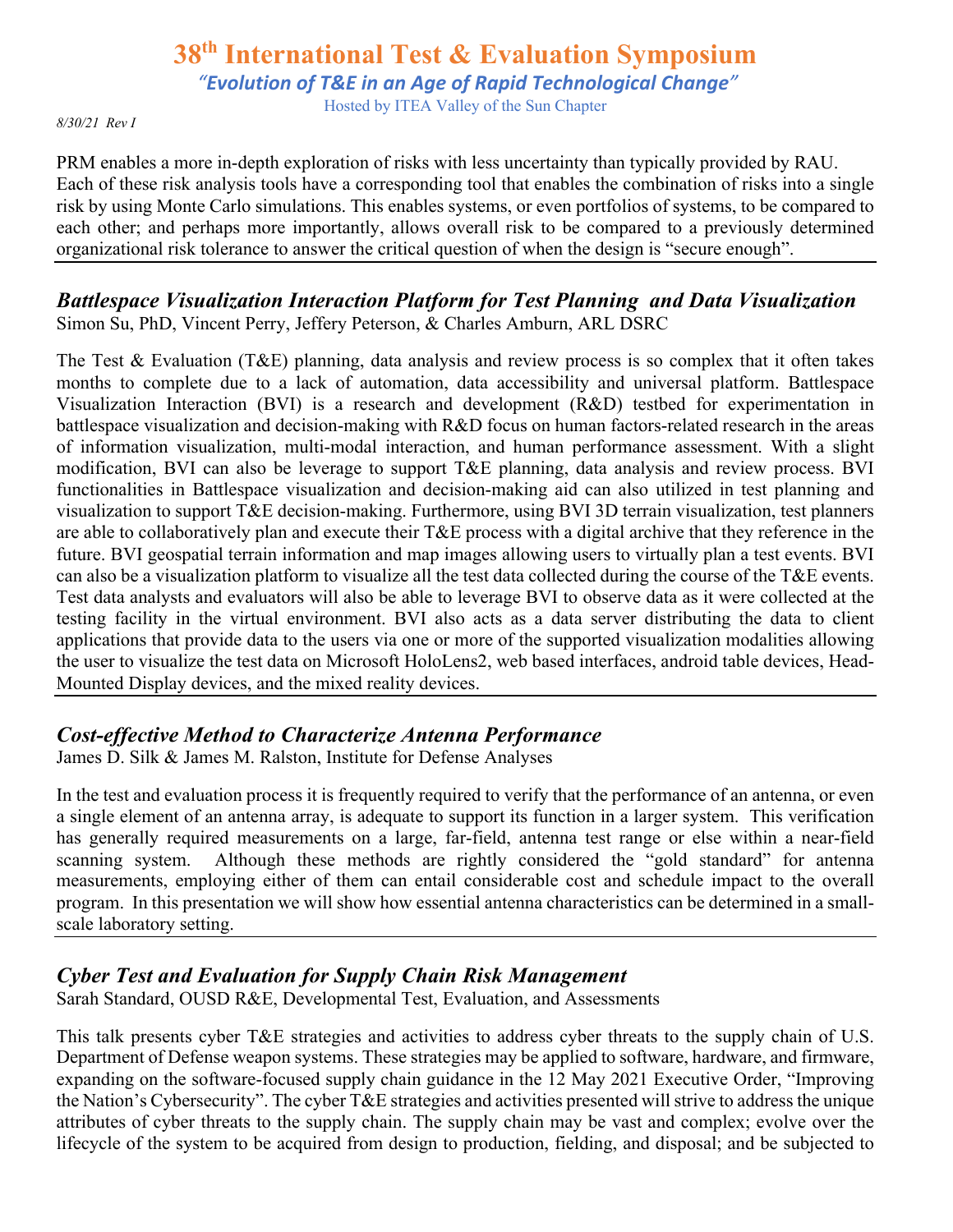*"Evolution of T&E in an Age of Rapid Technological Change"*

Hosted by ITEA Valley of the Sun Chapter

*8/30/21 Rev I*

attacks (which may target even trusted suppliers) that are more complex and difficult to detect than traditional cyberspace attacks. In order to address the vast scope and continuous evolution of the supply chain, and the potential for unwarned threats, supply chain T&E should be embedded within a continuous and iterative planning process comprised of threat characterization, supply chain illumination, and attack surface characterization informed by criticality analysis and results from Mission-Based Cyber Risk Assessments. Supply chain T&E will require contract language and planning ahead for specialized tools, techniques, and test personnel. This talk explores the complicated nature of preparing for and planning and performing supply chain T&E to prevent, identify, mitigate, and deter cyberspace threats to the supply chain.

### *Delivering Output Based T&E Capability*

Andrew Cunningham, QinetiQ

Since 2003 QinetiQ have been delivering core UK Military T&E Capability to the UK Ministry of Defence (MOD), in partnership with the Trials, Evaluation Services and Target (TEST) Project Team, through the Long Term Partnering Agreement (LTPA). This has historically been through a traditional availability based contract. Over the past 2 years this has transitioned from an availability based contract to an output based contract, delivering significant savings and enabling significant investment in the T&E Capabilities to ensure they remain relevant to defence in the future. This has involved redefining the delivery scope from a facilities based taxonomy to a T&E event taxonomy.

In addition to developing the new taxonomy, significant work has been done to understand the elements of each of the events, understanding the processes, people, and information required to deliver each of the events. Throughout the transition, working in partnership with the customer has been crucial to overcome the technical and cultural challenges the transition has presented, and ensure a smooth and successful achievement of the Full Operating Capability.

The Investment process has also changed, moving from metrics focused on delivery of a new facility or infrastructure, to metrics based on the delivery of the events, and the continued relevance to defence of the outputs.

### *DOD T&E Certification*

Paul Shaw, Professor, Cybersecurity, Defense Acquisition University

In the DoD Test and Evaluation community, T&E certification has been a requirement for career progression and for verification of achievement of core T&E competencies. The DoD T&E community has traditionally had a range of critical test positions such as: Test Range Operator; Operational Test Lead; Test Planner; T&E Lab Manager; and Chief Development Tester. Career advancement in these test positions has required progress in technical and professional "Core Readiness Competencies." Examples of some of the technical competencies include risk identification, test readiness, test cost estimating, test control management, capabilities assessment, and validation of test results. Examples of some of the professional competencies include critical thinking, communication skills, professional ethics, technical credibility, and leadership and management. The evolving DoD framework for T&E certification includes a level of certification for Foundational and Practitioner. Per the DoD's 2020 T&E Task Force recommendations, Foundational certification signifies "a basic understanding of the T&E concepts and is developing skills on a routine set of tasks through interactions with skilled workers and on-the-job experiences. At a minimum, has demonstrated the ability to support and assist in T&E activities while interacting with multiple organizations." Per the DoD's 2020 T&E Task Force recommendations, Practitioner certification certifies "a full understanding of the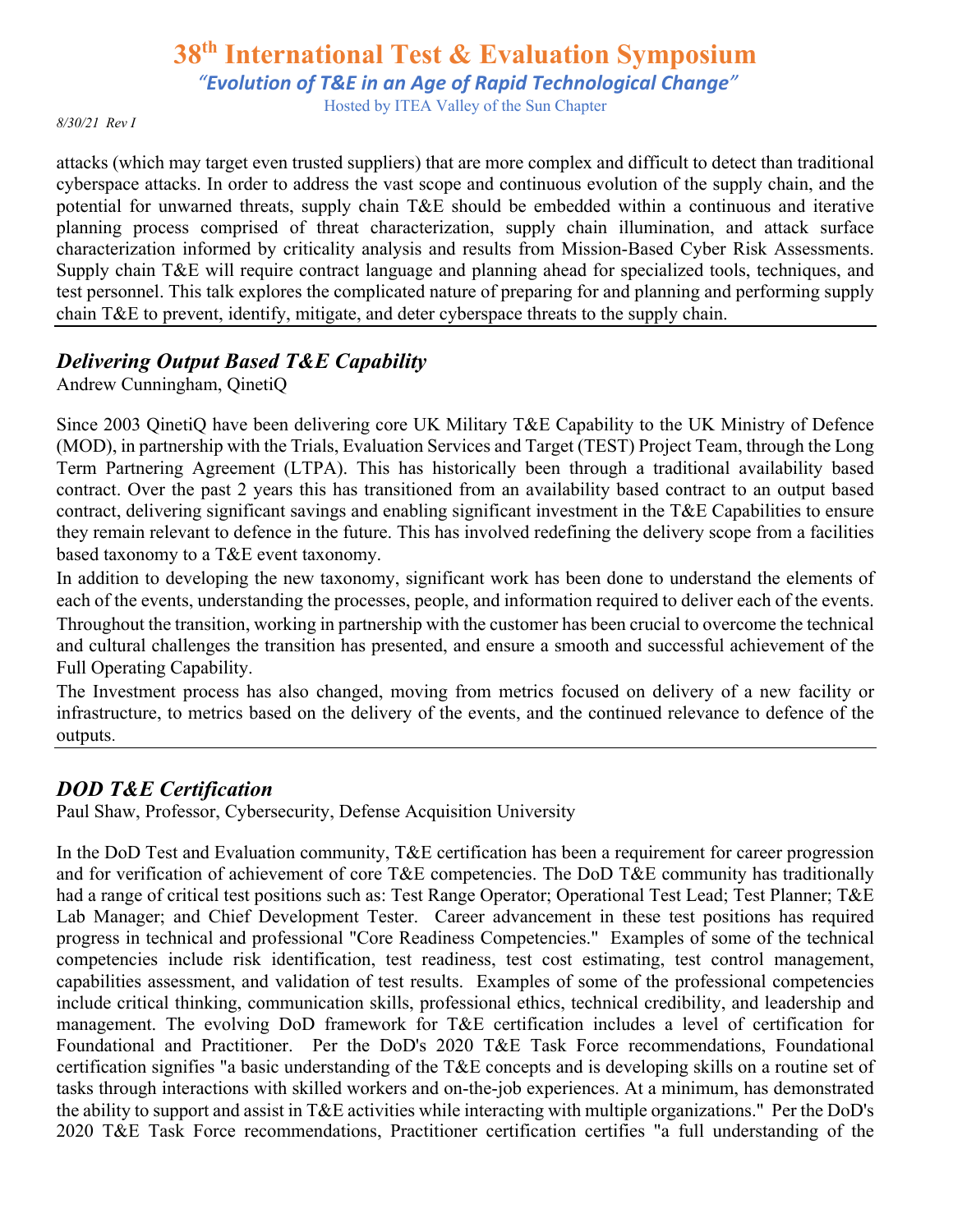*"Evolution of T&E in an Age of Rapid Technological Change"*

Hosted by ITEA Valley of the Sun Chapter

#### *8/30/21 Rev I*

concepts and basic set of skills to perform T&E activities. Has gained knowledge and experience within the T&E community by performing routine tasks with limited supervision. At a minimum, has demonstrated the ability to manage and direct T&E activities while interacting with multiple organizations." In order to succeed in the T&E community with the scope of responsibility and an increasing threat of a great power competition from near-peer nation state military capabilities, professional certification through the development and progression of core readiness competencies is critical for DoD mission assurance and achievement of national security objectives.

### *Electro-Magnetic Spectrum Operations (EMSO) Challenges for Future Test and Evaluation Systems*

Loannis Vagias, Cranfield University; Raffaele Fiengo, National Instruments (NI); Anthony McKelvey, Defence Science and Technology Laboratory (DSTL)

Radio detection and communication using the electromagnetic spectrum (EMS) enables a number of modern capabilities for military applications. The military worldwide use EM radiation to enable communications, navigation, radar, non-intrusive inspection, and other applications. The military also heavily rely on EM radiation for intelligence, surveillance, and reconnaissance (ISR) applications and self-protection, such as missile early warning, signals intelligence (SIGINT), jamming and deception of radars and communications. Governmental agencies together with the military manage access to and use of the electromagnetic spectrum (EMS). As the markets continually experience significant growth in commercial wireless services, the bandwidth demand for spectrum has increased. Governments globally have enacted policies to make additional spectrum available for commercial use, in some cases reallocating spectrum from governmental agencies and the military to commercial use, considering the following issues:

- Interoperability
- Technological superiority
- Increasing commercial interest in bands traditionally allocated to the military
- Spectrum sharing
- The interagency process for spectrum allocation
- Anticipating future spectrum needs for all users

At the same time, as bandwidth demand increases, the military are developing radio frequency systems for radiolocation and communications that enable:

- a. Wide bandwidth (WB) spread spectrum (SS) waveforms.
- b. Multi-beam and multimode sensors.
- c. Digital processing and high sampling rates.
- d. Simultaneous time and frequency domain (TD-FD) digital processing.
- e. Spatial FFT processing for space-time adaptive processing (STAP).
- f. Simultaneous amplitude and phase comparison for AOA determination.
- g. Fused active and passive RF modes of operation for target detection and geolocation.
- h. Multistatic and fused modes of operation for detecting of low observable (LO) targets.
- i. On-board and off-board active or passive electronic countermeasures.

The above modes of operation have to integrated onto a combat platform with fire control sensing capabilities; the most challenging platform being the fast jet. There, these modes of operation have to be integrated with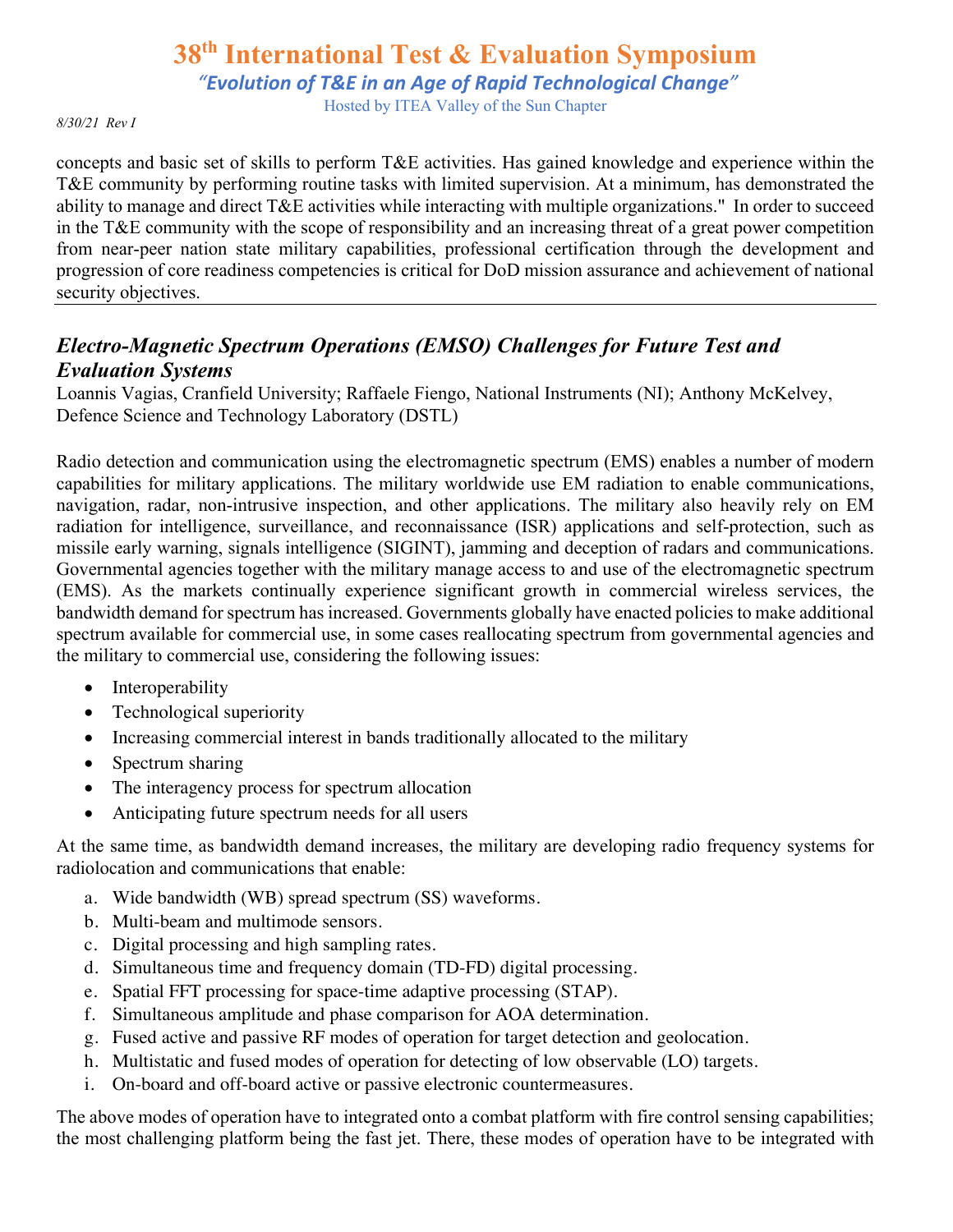*"Evolution of T&E in an Age of Rapid Technological Change"*

Hosted by ITEA Valley of the Sun Chapter

*8/30/21 Rev I*

flight control aids, navigation aids, intra and inter platform data handling aids, the defensive aids and the stores management system. Beyond inter platform integration, the EMSO system has to be integrated with a multitude of other sensors such in terms of:

- a. Interoperability (spectrum management)
- b. Distributed, cooperative and time sensitive targeting

Each subsystem and the system overall need to operate under the Observe-Orient-Decide-Act (OODA) loop, with or without an embedded human decision incorporating elements of artificial intelligence. Thus, Development, Test and Evaluation (DT&E) phase of a system or a system of systems is very challenging as it has to be concluded within a predetermined time frame to counter obsolescence and the adversary disruptive technologies.

To understand the challenges of modern T&E equipment in the Electronic Warfare domain, we need to understand the complexity of modern sensors in terms of hardware and software. We will address that discussion in this paper.

### *Elevating the T&E Profession Through CTEP*

Pete Christensen, Consultant

ITEA established the Certified Test and Evaluation Program in 2014. The purpose of the program was to provide a certification venue for experienced professionals who independently demonstrated mastery of the requisite skills essential to be called a T&E professional. The CTEP program is intended to recognize individuals who demonstrate the knowledge, skills, and abilities (KSAs) identified by T&E subject-matter experts (SMEs), demonstrated a commitment to maintain currency in the field and were dedicated to advance the T&E profession. The common standards, principles, procedures, processes, and terms for the T&E profession were selected by SMEs appointed to the ITEA Board of Examiners (BOE). ITEA is committed to supporting professional development and education to enhance the KSAs of T&E professionals.

In 2020, the ITEA BOD recognized a need to revise and update the CTEP Program. A new BOE was assembled and over the last year and the CTEP Program has been significantly enhanced. Two levels of certification will be offered. The Foundational Certification will be offered for the early T&E Professional. The Practitioner Certification will continue to be offered for more senior T&E Professional. This presentation will provide an overview of the new program including the revised CTEP Domains, Body of Knowledge and discuss certification options.

#### *Evaluating Autonomous System Information Dominance*

Cierra Hall, Judith Stoer & David Scheidt, Weather Gage Technologies

This abstract delves into the area of Autonomy as a form of command and control in which machines are allowed to make decisions. Autonomous testing and evaluation are correlated to evaluating the quality and timeliness of the decisions. One of the most significant use cases for autonomous systems is the rapid speed at which a system can acquire, process and act upon information ultimately achieving information dominance. For many use cases, autonomy utility relates directly to information dominance. A formal assessment of information gain and loss is used to measure autonomy performance. By modeling the probability that an autonomous systems knowledge is true  $(1<sup>st</sup> order)$  and the probability that the uncertainty assessment is true (2nd order) we are able to accurately represent the knowledge products produced by autonomous perception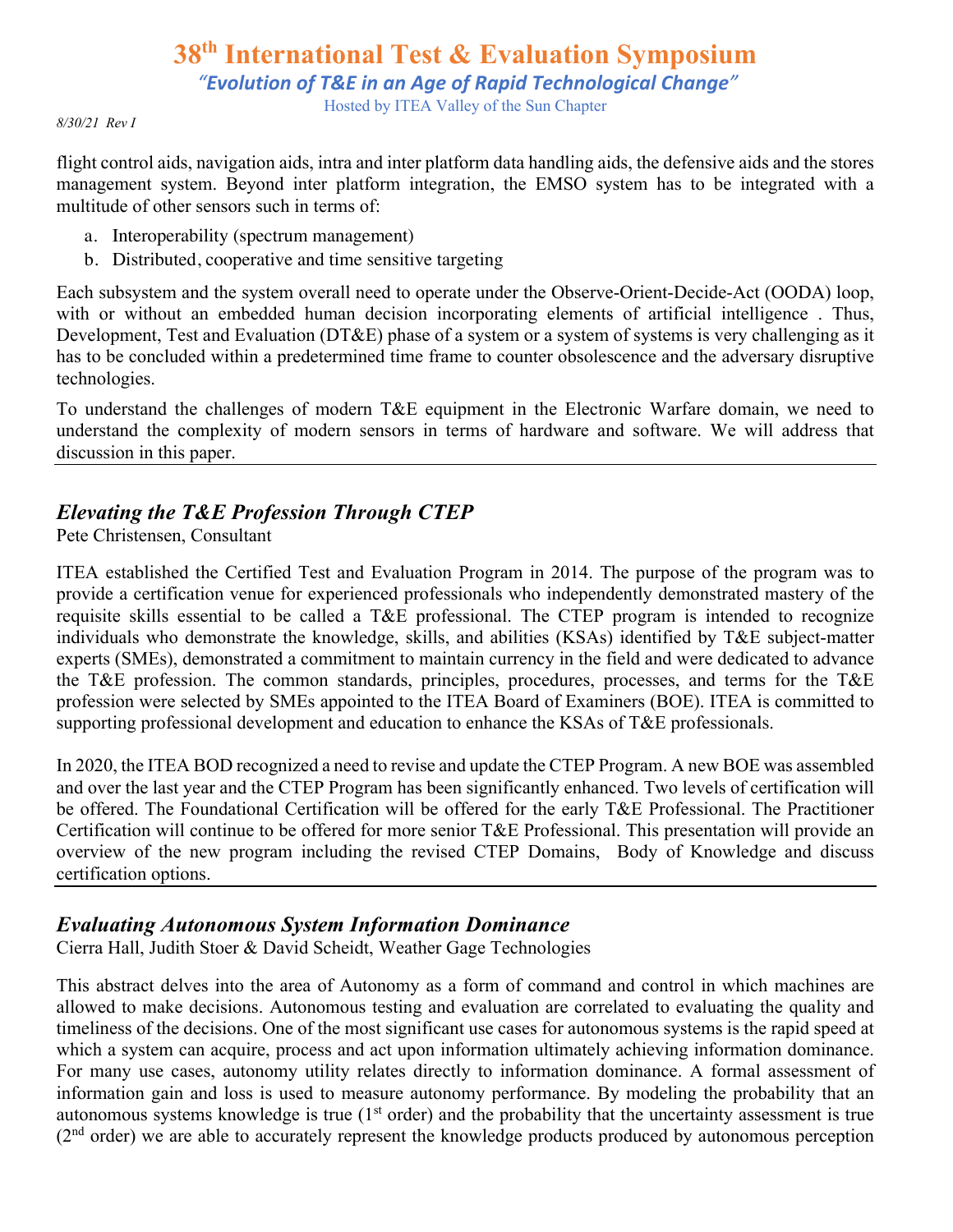*"Evolution of T&E in an Age of Rapid Technological Change"*

Hosted by ITEA Valley of the Sun Chapter

*8/30/21 Rev I*

and represent the impact of uncertain knowledge on autonomous decision processes. Using test methods that model "who knew what when" and "how that information impacted mission effectiveness" these method results can be used to expose unknown vulnerabilities in the system resulting in a more robust resilient system. Using intelligent testing optimization helps to obtain more information from each test leads to a better understanding of the limits of the autonomy performance. The tests are based on teams of UAVs and there underlining behaviors. The system is evaluated based on conditions/parameters that have a direct impact on the system under test. Metrics collected during the test can range from robustness and resiliency such as communication quality during jamming, Speed compared to mobile targets, perception in the midst of a complex engagement area. Methods used to generate simulation-based test regimes include design of experiments/coverage testing. Coverage tests guarantees that each unique stimulus is examined at least once. Randomized testing (Monte Carlo), which provides statistical evidence for control variables that are themselves random (i.e., random failures). Intelligent testing which uses stochastic optimization techniques to iteratively design test conditions on the fly. Intelligent testing is useful in identifying boundary conditions and key "knee in the curve" performance indicators. And criticality-based testing which is used to identify safety limitations of autonomy performance. Techniques used to assess test result information include linear regression, analysis of variance(ANOVA), and nonparametric tests. These techniques are utilized to analyze the data collected from the parameter and metric values obtained during the span of the test. This data is then used to assess mission effectiveness and correlate mission effectiveness and information dominance. The results show the impact parameters have on overall information metrics. The next steps with this program is to modify system to support additional use cases including air, experiment with simulation, and conduct additional analysis. In conclusion, we are able to show how autonomy utility relates to information dominance.

#### *Forge the Future with Computing*

Virginia To, Army Research Laboratory /Parsons

The Department of Defense (DOD) High Performance Computing Modernization Program (HPCMP) offer workforce development initiatives to provide future scientists and engineers the computational skills and experience necessary to close the gap between the technological capability and computational skills. Much of this is accomplished through the HPCMP Internship Program (HIP) that supports undergraduate and graduate student summer internship opportunities at DOD laboratories and test centers. Students learn high performance computing skills not readily available through colleges or universities. This presentation reviews the HIP internships at the Army Research Laboratory (ARL) conducted during the summer of 2020 and how ARL rapidly adapted to the challenges of COVID-19, creating a successful virtual summer intern program that grew even larger in the summer of 2021.

### *Globally Deployable Maritime Tracking Range Capability for Maritime Training, Mission Rehearsal, Test and Evaluation*

Steve Powell, Qinetiq & Darryl Newborough, Sonardyne

There is an increasing requirement for navies to be forward deployed due to an increasing pressure on platform availability. Consequently training and mission rehearsal (T&MR) as well as test and evaluation (T&E) activities that are traditionally conducted in home waters face a need to be conducted overseas. To meet this emerging requirement new technical solutions are needed that allow T&MR an T&E to be delivered more flexibly. To address this challenge QinetiQ and Sonardyne have been collaborating to develop a seabed deployable ultra-short baseline (USBL) based tracking range. This novel capability has been designed to enable maritime test, training and evaluation of naval fleets whilst overseas. The deployable tracking range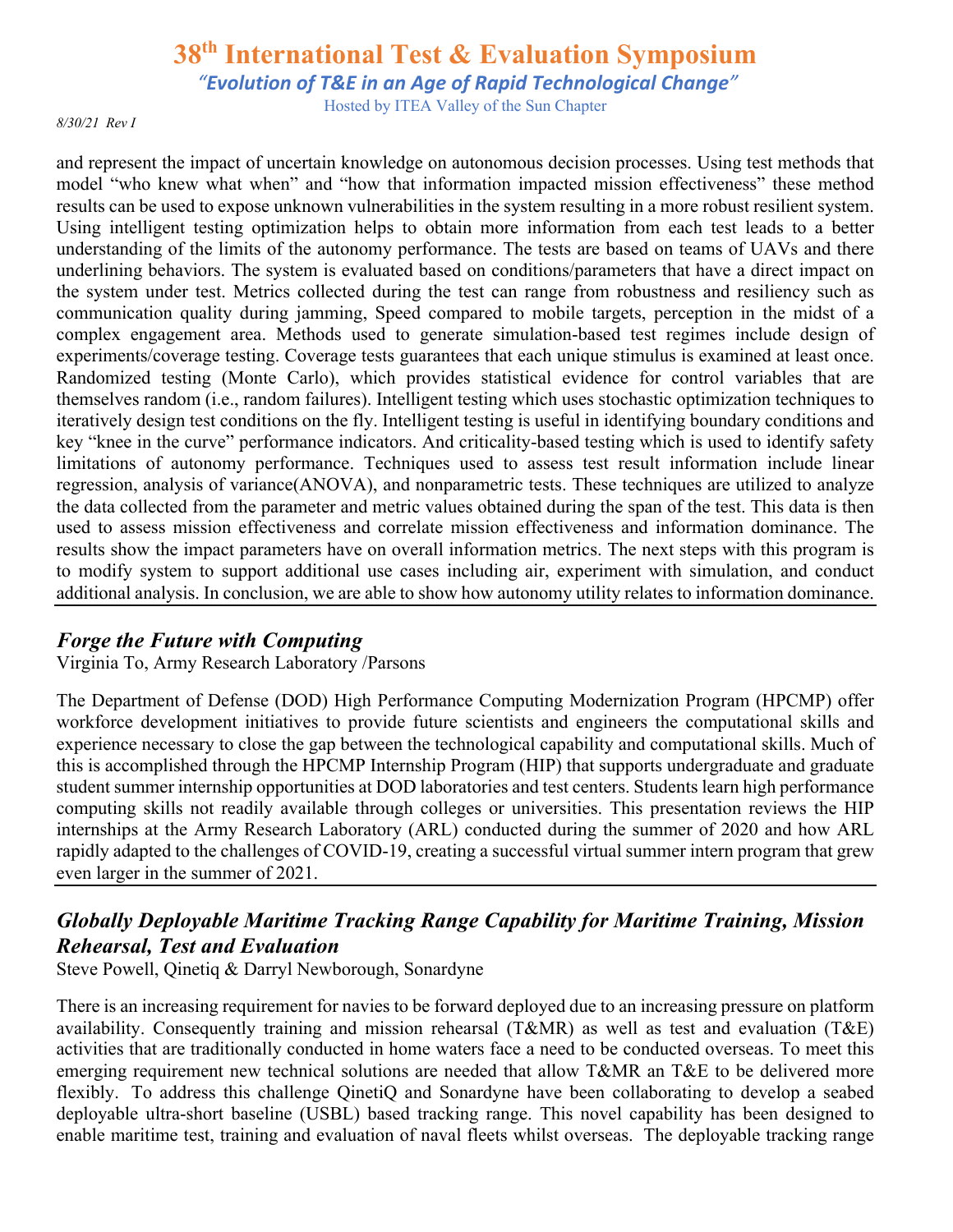*"Evolution of T&E in an Age of Rapid Technological Change"*

Hosted by ITEA Valley of the Sun Chapter

*8/30/21 Rev I*

exploits COTS USBL systems, used in the Oil and Gas industry, alongside robotic and autonomous systems to deliver a maritime tracking capability. This paper reports on in-water demonstration activities conducted by Sonardyne and QinetiQ. The results show how commercially available above- and under-water tracking technologies can be integrated to create fully mobile and extendable ranges in support of maritime T&MR and T&E.

#### *Immersive Environments for Visual Analytics*

James Hughes, UMD College Park; Selena Hamilton, Penn State University; Virginia To, US Army Research Laboratory /Parsons

Collecting test data is not a problem; however, managing and analyzing the magnitude of collected data is more than challenging. The Army Research Laboratory DoD Supercomputing Resource Center in collaboration with the Aberdeen Test Center or more generally, the Army Test and Evaluation Command, are applying scientific computing and data analytics methodology to test and evaluation. This project successfully demonstrated the use of immersive environments to render the movement of the U.S. Army's Expedient Leader Follower program vehicles under test.

### *Looking at Legacy I&V through an Agile Lens*

Scott A. Goodman & Doug Moshier, Raytheon Missile & Defense

Legacy programs have historic 'baggage' from years (if not decades) of I&V efforts. While new features and functions quite often add to the pile of testing to be done for system verification, little is rarely done to clean out the backlog of testing and approach the verification efforts more holistically. Recently on the Cooperative Engagement Capability Program, we analyzed our current processes, and using the tenets of Agile (like 'Continuous Deployment' and 'Development Pipeline') and DevSecOps we redistributed I&V throughout the program development life cycle. This effort covers the five fundamental changes we made to our system to increase test coverage while decreasing overall lifecycle cost.

### *Making Flight Test Instrumentation Setup Easier*

Ben Kupferschmidt, Curtiss-Wright

Modern Flight Test Instrumentation systems are highly customizable and complex. This complexity has steadily increased as data acquisitions systems have grown larger and more data has been collected on each test flight. While it is desirable for data acquisition systems to be very flexible, that flexibility makes configuring the data acquisition system harder for the end-user. Flight Test Instrumentation systems are also monitoring a larger variety of data source during a typical test flight. Many of these new data sources are digital buses where there are many possible messages that can be sampled. This leads to the desire to reconfigure the data acquisition system more often to accommodate the unique needs of each test flight. These factors contribute to making it more difficult to configure Flight Test Instrumentation systems. As the same time that complexity has increased, the flight test industry is facing challenges as experienced engineers retire. Thus, there is a strong need to make Flight Test Instrumentation setup easier. This paper explores how Curtiss-Wright approached this problem and made setting up a Flight Test Instrumentation system easier through improvements in our TTCWare setup software.

## *Mission Engineering, Capability Evaluation & Digital Engineering Informing DoD*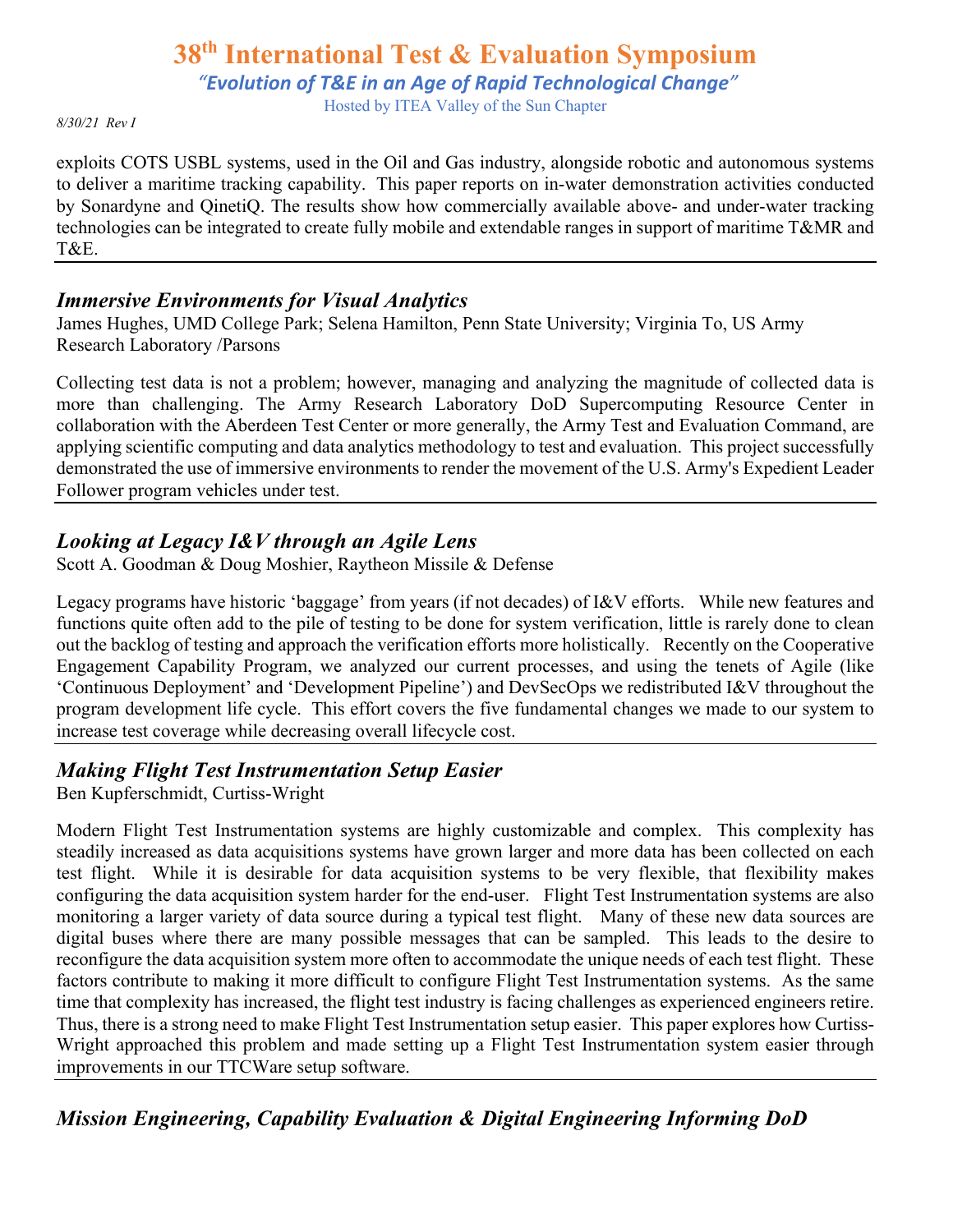*"Evolution of T&E in an Age of Rapid Technological Change"*

Hosted by ITEA Valley of the Sun Chapter

*8/30/21 Rev I*

### *Technology, Prototyping and Acquisition Decisions*

Susan Beers, PhD, OUSD(R&E)/DTE&A (The MITRE Corporation)

This presentation will describe an approach to unifying capability evaluation to inform acquisition and operational cradle-to-grave lifecycle decision-making. The approach includes combining currently separate developmental and operational test's evaluation planning into a single evaluation framework, adding in a M&S VV&A decision support evaluation framework into a Unified Evaluation Framework (UEF). The approach also unifies test and evaluation (T&E) planning with modern systems engineering (SE) methods. We establish a vision using Mission Engineering (ME) principles to enable the definition and linkage of operational and technical capabilities, while the analytical rigor of Digital Engineering practices will provide the evaluationbased information needed for acquisition, engineering, and operational decision-support in order to improve system design and mission outcomes.

#### *Modernizing T&E is Much Easier to Say…*

Richard Cawthorne, Defence Science and Technology Laboratory

The Defence Science and Technology Laboratory (DSTL), which is part of the UK Ministry of Defence (MOD), instigated a small four year project (funded by the MOD's Chief Scientific Adviser) with an aspiration of modernising some of its Test and Evaluation (T&E) capabilities. Three years into the project I'll share a journey so far that has taken us from a "wouldn't it be nice if we could…" conversation, to delivering practical tools we now use in business as usual, alongside a mental shift in our attitude towards a "this is how we will" mind set.

Using examples from particular activities performed within the project, we'll present some of the challenges faced and approaches we have taken, sharing what we found worked for us as well as what didn't. Topics will include: how do you use new tools such as augmented reality when nobody in the team has used it before, you can't recruit and security won't let the technology in the building; how do you convince a practical, hands on workshop engineer not to be afraid a robot is trying to steal their job; why machine learning will answer your questions but presents you with a whole new, longer set of questions.

We'll include how the 'importance of S&T research' narrative in the UK MOD Science and Technology (S&T) Strategy has changed during the period of research and how we have supported this, reshaping the activities and approaches being taken in MOD's wider T&E community.

### *Path Planning for Multi-Agent Semi-Autonomous Rover in an Integrated System Test Facility Without the Aid of GPS*

Lauren Blanks, Allyson Burba, Isaac Isukapati & Col Brian J Neff, PhD, U.S. Air Force Academy and National Robotics Engineering Center

Complete end-to-end testing of installed systems on an aircraft within a free-space radio frequency (RF) environment is crucial to understanding and developing its combat capabilities. The Benefield Anechoic Facility (BAF) at Edwards Air Force Base is one of the few facilities capable of measuring far-field coverage patterns of systems under test, including simultaneous measurements of multiple installed antennas for most aircraft in the Air Force inventory. However, the current test environment requires human intervention to manually reposition and reorient the emitters between discrete test points. The task of reorientation emitters within the chamber can be both cumbersome and time-consuming. Considering the current demand on integrated system test facilities such as the BAF, any lost time due to test inefficiencies directly contributes to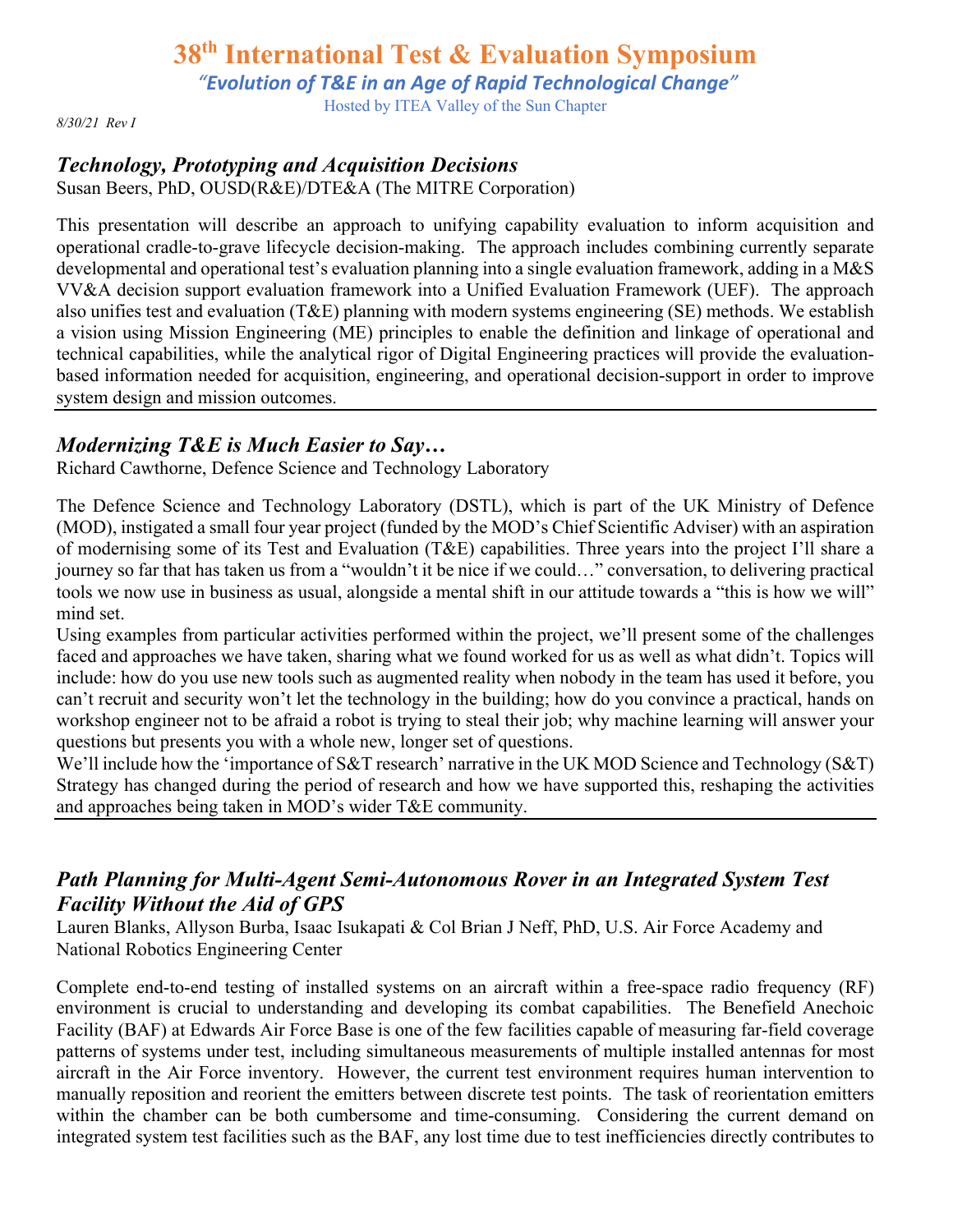*"Evolution of T&E in an Age of Rapid Technological Change"*

Hosted by ITEA Valley of the Sun Chapter

*8/30/21 Rev I*

missed opportunities for the test community. Additionally, stationary emitters only allow for snapshot characterizations of the aircraft's response since the manual set-up only allows for the test to be run in the specific and individual scenarios. Advances in distributed computing and multi-agent coordination techniques make it possible to not only automate the task of reorienting the emitters between test points, but also to simulate a continuous testing environment. As a first step in this process, this paper seeks to demonstrate the possibility of designing an autonomous process through the design of an auction-based scheduler capable of generating the optimal tour for a given set of rovers and user-defined waypoints that they ought to traverse. We propose to benchmark the performance of the system with that of current operations. Simultaneous efforts are underway to develop a semi-autonomous rover that can be used to dynamically and precisely orient emitters inside of a large integrated system test facility without the aid of GPS or RF based navigation techniques. This rover will couple vision-based navigation with odometry to precisely navigate the path specified by the multiagent planner above.

### *Seminal Analysis Methodology Based on Uncorrelated Data Collection in Either Benign or Contested Environments*

Nathan A. Ruprecht & Elisa N. Carrillo, 746 Test Squadron

A continual question in test is to answer how many data points are required to produce statistically significant results for decision makers and what constitutes an event. Especially in constant benign or contested environments, if each sample or a second counts as a data point. At least with flight test, profiles are determined beforehand to know limitations and parameters. With a planned profile and therefore target time, space, and position information (TSPI), this methodology can be ran prior to test to predict the number of data points to be collected. Optimized test planning will reduce test time while maintaining test rigor and data integrity. This methodology is intended for inertial guidance, GPS, or blended navigation units as universal use, it's computationally heavy which is made doable with the processing power of today's computers. This abstract is a continuation of research to both develop and characterize this methodology.

#### *SyncVis, a Framework for 2D and 3D Visual Analytics*

Simon Su, PhD, Olena Tkachenko, Vincent Perry, Michael An, DEVCOM ARL

The Department of Defense Research, Development, Test and Evaluation (RDT&E) community generates and analyzes heterogeneous 2D and 3D data which includes network, application, vehicle, weapon, communication device, data link, and simulation data requiring new analysis approaches to obtain usable information from the data. Presently, there is no established framework or application program available on the DoD High Performance Computing Modernization Program (HPCMP) systems that can be leveraged to support visualization of heterogeneous 2D and 3D data processed on the HPC resources. DoD users require a visual analytics tool capable of supporting data analysis and visualization of the large complex heterogeneous data. A hybrid 2D and 3D Visual Analytics tool, SyncVis, previously prototyped has generated positive feedbacks from multiple users. However, our SyncVis prototype was at Technology Readiness Level (TRL) 1 or 2, far from a production level tool that can be deployed for general use, at TRL 6. In an attempt to harden SyncVis to a higher TRL level, we have been working on improving the stability of the prototype and develop the visualization framework to run completely on the HPC resources.

#### *System of Systems Synthetic Evaluation*

Mark Threadgold, UK Ministry of Defence, Defence Science and Technology Laboratory (DSTL)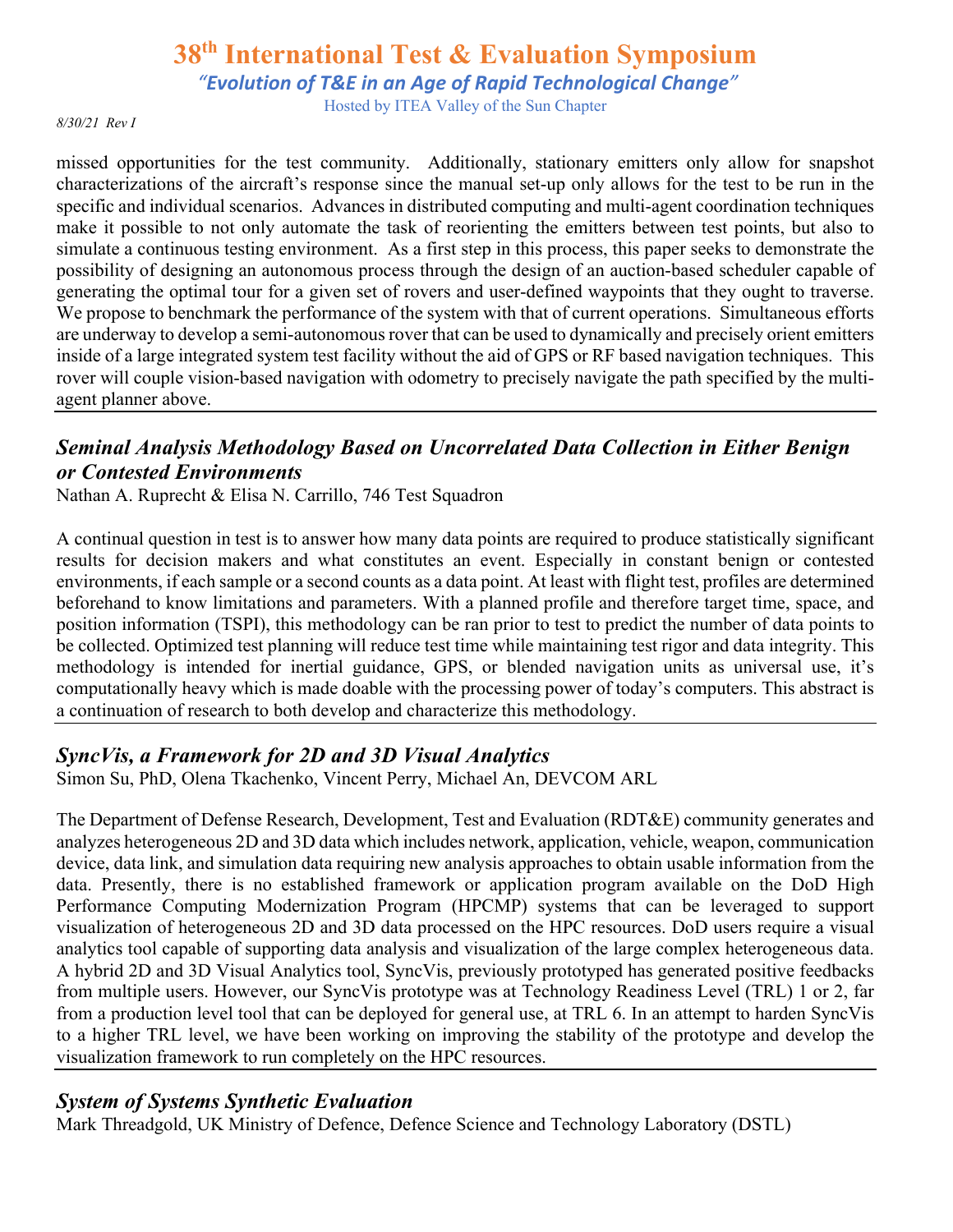*"Evolution of T&E in an Age of Rapid Technological Change"*

Hosted by ITEA Valley of the Sun Chapter

*8/30/21 Rev I*

The UK Ministry of Defence (MOD) have a requirement to develop future operational capabilities and assure their effectiveness within a representative contested ElectroMagnetic Environment (EME). However, current and future platforms can no longer be considered as a collection of disparate systems, but instead form a fully integrated system of systems both within a single platform and federated across multiple platforms. Furthermore, the connectivity of systems to form a more complex integrated capability extends to the hostile environment in which our platforms are required to operate.

The role of Test & Evaluation in this develop and assure process is essential, but challenging. Current live evaluation approaches are severely hampered in their ability to bring together sufficient elements to represent the fully integrated nature of multiple platforms within a complex and congested EME. While synthetic T&E tools exist to support the approach, they typically trade detail and fidelity for scale. As such, traditional synthetic approaches either provide physics level evaluation at the individual sub-system layer, or analytical level evaluation when increasing to mission-level interactions.

With a drive towards increasing use of complex synthetic evaluation, the MOD Chief Scientific Advisor (CSA) has commissioned research into new approaches towards mixed fidelity synthetic evaluation at the system of systems level. This System of Systems (SOS) research is fundamentally looking to reuse existing synthetic evaluation tools where feasible, but enabling multiple different tools to be used within a single evaluation framework to provide the scale demanded by the end user. Furthermore, the project is harnessing Commercial Off The Shelf (COTS) tools and technologies to provide a flexible System of Systems Architecture Design (SOSAD) that allows mixed fidelity evaluation across the breadth of the EME.

Initial demonstrations of the SOSAD approach have already shown a capability for conducting synthetic T&E that encompasses physics and analytical level models, as well as hardware in the loop facilities, to deliver complex air domain T&E for assurance of military capability within a contested environment. Future work is planned to extend this approach into multi-domain environments, while also progressing concepts for a federated capability that brings together MOD, industrial and international capabilities into a single synthetic T&E construct.

### *T&E: Required Leadership in The Age of Transformation*

Paul McNamara, The Sente Group, Inc.

Rapid technological change has produced an environment ripe with threats and opportunities. In response, many large and established companies have committed to transformation initiatives. These initiatives aim at making step-change improvements to speed and cost. Those who learn to exploit this rapid change first will have a huge competitive advantage. They will set themselves up to dominate for a generation or more. Those who don't will lose and lose big. It is a high-stakes game, and everyone knows it.

Complicating efforts, long-established methods for improvements are no longer up to the task. They produce incremental improvements in a world requiring step-change results. Horse and buggy manufacturers could have completely leaned out their operations and it wouldn't have mattered. People wanted and then needed the automobile. The horse and buggy went extinct. It was overthrown by a new industry that produced sustained growth for decades. Given test's location and cost in the development process and its inherent complexity, it has become an important target for improvement efforts.

The question for test professionals is are they willing to lead? Will they do what it takes to avoid extinction and to get on the happy path of business and career growth? In this presentation, we share our approach.

Software tools are not the biggest barrier to success although they are essential. Gartner and others have identified culture as the biggest challenge to transformation. Given this, there are many questions that need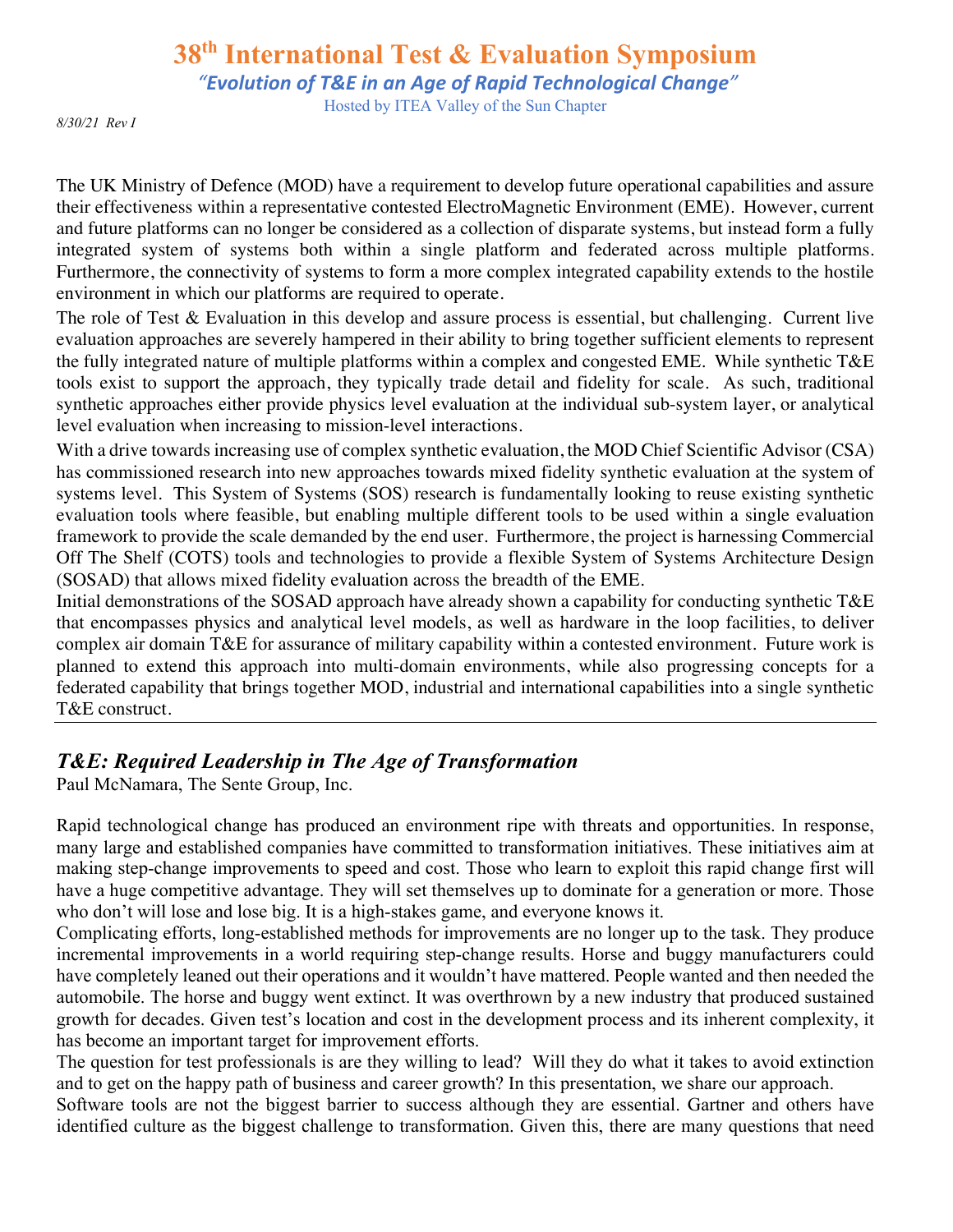*"Evolution of T&E in an Age of Rapid Technological Change"*

Hosted by ITEA Valley of the Sun Chapter

#### *8/30/21 Rev I*

answering like what does this even mean? What cultural changes must take place? How must leaders structure projects for success? Who must join and where can software tools speed up culture change and results? The presentation will answer these questions. It will share our approach and some of the practices we've used to produce the following results:

- 50% plus improvements to test speed and throughput
- 400% improvements to test equipment and facility utilization
- 99%+ asset database accuracy (by changing the culture)
- Career growth for those leaders who took on the challenge

We will present a new approach to transforming test operations with a fresh approach to asset management. To do this we will expand on historical notions of how to manage constraints to speed and throughput. We will distinguish "culture" and the role it plays as a constraint in complex operations. We will include approaches and practices appropriated from leaders like Bezos, Musk, Jobs, and others. These approaches are essential for dealing with human constraints. Next, we will show how to leverage technology to produce results at scale. Finally, we will address Agile's role in these efforts.

### *Testing for the Future Fight: Necessary Range Capabilities to Ensure Operational Superiority of Defense Systems*

Heidi Perry, MIT Lincoln Laboratories; Hans Miller, MITRE Corporation; Derrick Hinton, SRC

The National Academies of Sciences, Engineering, and Medicine will release a report in early September 2021 assessing the physical and technical suitability of DoD test and evaluation ranges and infrastructure across all domains (land, sea, air, space, and cyberspace). This study was commissioned by the DoD Director for Operational Test and Evaluation and the report will include a comprehensive set of key findings and recommendations to address range deficiencies for testing technologies anticipated to arrive between now and 2035. The report findings are based on testimony from senior military officers and officials from operational, acquisition, and test backgrounds, as well as test and training experts, leading technologists, leaders from relevant commercial enterprises, and individuals with experience in DoD and Congressional budget processes. The report and presentation focus on three fundamental themes: 1) future combat will demand connected kill chains in a joint all-domain operations (JADO) environment; 2) digital technologies are dramatically reshaping the nature, practice, and infrastructure of test; and 3) speed-to-field is today's measure of operational relevance. The presentation will include the report recommendations, which span five broad categories: 1) develop the "range of the future" to test complete kill chains in JADO environments; 2) restructure the range capability requirements process for continuous modernization and sustainment; 3) bootstrap a new range operating system for ubiquitous M&S throughout the weapon system development and test life-cycle; 4) create the "TestDevOps" digital infrastructure for future operational test and seamless range enterprise interoperability; and 5) reinvent the range enterprise funding model for responsiveness, effectiveness, and flexibility.

### *Testing Mixed-Use Networks – Insights Into a Complex Test Process*

Dan Pleasant, Jarrod Tsukada & Kelly Caulk, Keysight Technologies, Inc.

Near-future battlefield environments will contain dynamic ad-hoc networks that include not just communications but also radar/EW and cyber offensive and defensive capabilities. RF signals will be subjected to jamming and spoofing by adversaries, while users must be able to reliably consolidate all of the available information into a single view of the current situation. These systems must be robust against all enemy attacks and survive – and reconfigure themselves – even in the face of lost network nodes, cyber attacks, or even endpoints that have been captured by the enemy. It's critical that such networks be test thoroughly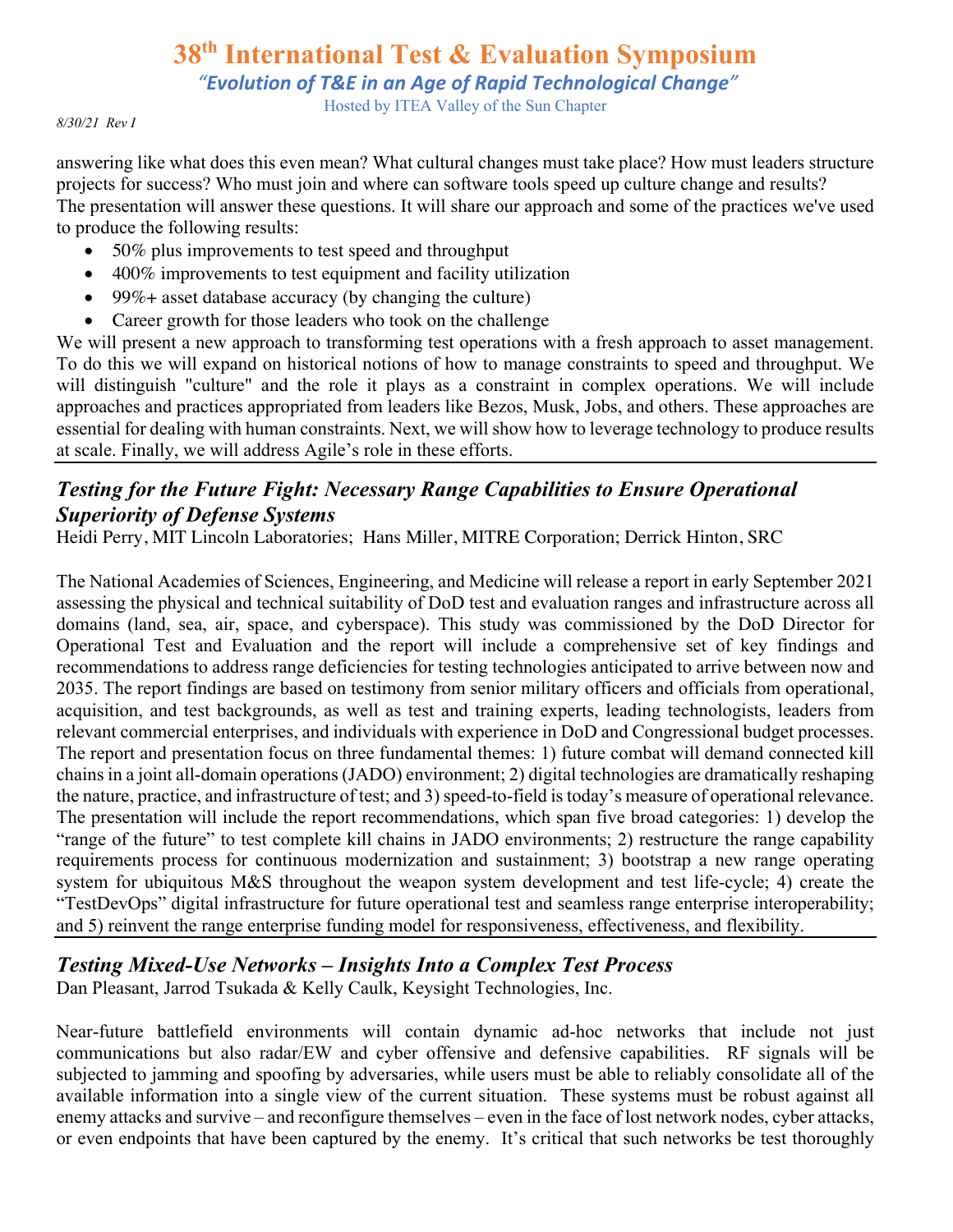*"Evolution of T&E in an Age of Rapid Technological Change"*

Hosted by ITEA Valley of the Sun Chapter

*8/30/21 Rev I*

against hundreds or thousands of scenarios before they can be fielded. This paper gives an overview of the kinds of techniques that will be used to test them, and gives some initial insights into the requirements that must be met by the network to allow it to be tested at all. Thinking further ahead, some backend services for warfighter applications will move from the edge to the cloud. Validating network resilience and security against assets that cannot be physically accessed presents a whole new set of testing challenges.

# *Testing Networks Over Their Entire Life Cycle in a Digital Twin Environment*

Charles D. Burdick & Deepinder Sidhu, PhD, ITA International, LLC

The Test Resources Management Center is already using network digital twins for testing wireless communications devices and their connection to weapon systems. But there are other Network Digital Twin (NDT) testing systems being brought into the arena with capabilities to automatically map very large networks, create software clones from the data obtained, rapidly visualize those clones, and then reverse engineer them to be network digital twins of specific physical networks, even if they contain more than a million devices. Even at this scale, these NDTs can still meet the DoD's digital twin requirement to, "mirror and predict activities and performance over the life of its corresponding physical twin." This latter capability is a critical requirement, and the NDT can emulate a network with precise timing and bit-level fidelity from its original design stage until it is retired.

It does this by:

- In the design stage emulating the actual design using network software and virtual hardware, then as actual hardware and software comes on-line by
- Automatically reviewing every network and commercial report on the network as they come in.
- Using its data analysis tools to compare the results of each network and cyber report with the existing clone to detect changes, and
- Immediately notifying the network administrators and cyber personnel based on the alert priorities they have set

Even following Full Operational Capability, these NDTs should continue to be used with their specific network twin because we have seen how fast networks evolve from the version that was originally tested with regular software patches, hardware changes, and human modifications in rules and configurations either purposely or inadvertently.

With the NDT every software, hardware, and configuration change proposed for a network can be emulated before it is implemented ensuring that all involved have a common understanding of the effects of the change. The NDT can address complex problems arising in high-speed physical network since the NDT can be run at slower speeds that allow human observation of every interaction and the opportunity to correct the problem and immediately test the solution on the emulation.

We are now entering a long period of development and testing for the Joint All-Domain Command and Control (JADC2) network of networks, and we need NDT capabilities to:

- Search for cyber vulnerabilities, single points of failure, unnecessary redundancies, incompatibilities, and opportunities to increase the robustness of its individual parts in its design stage, well before its pieces are built
- Test proposed interfaces with its multiple networks as well as with networks of allies and others
- Confirm the system scales.

This NDT capability has been used for several years in the Information Assurance community and is being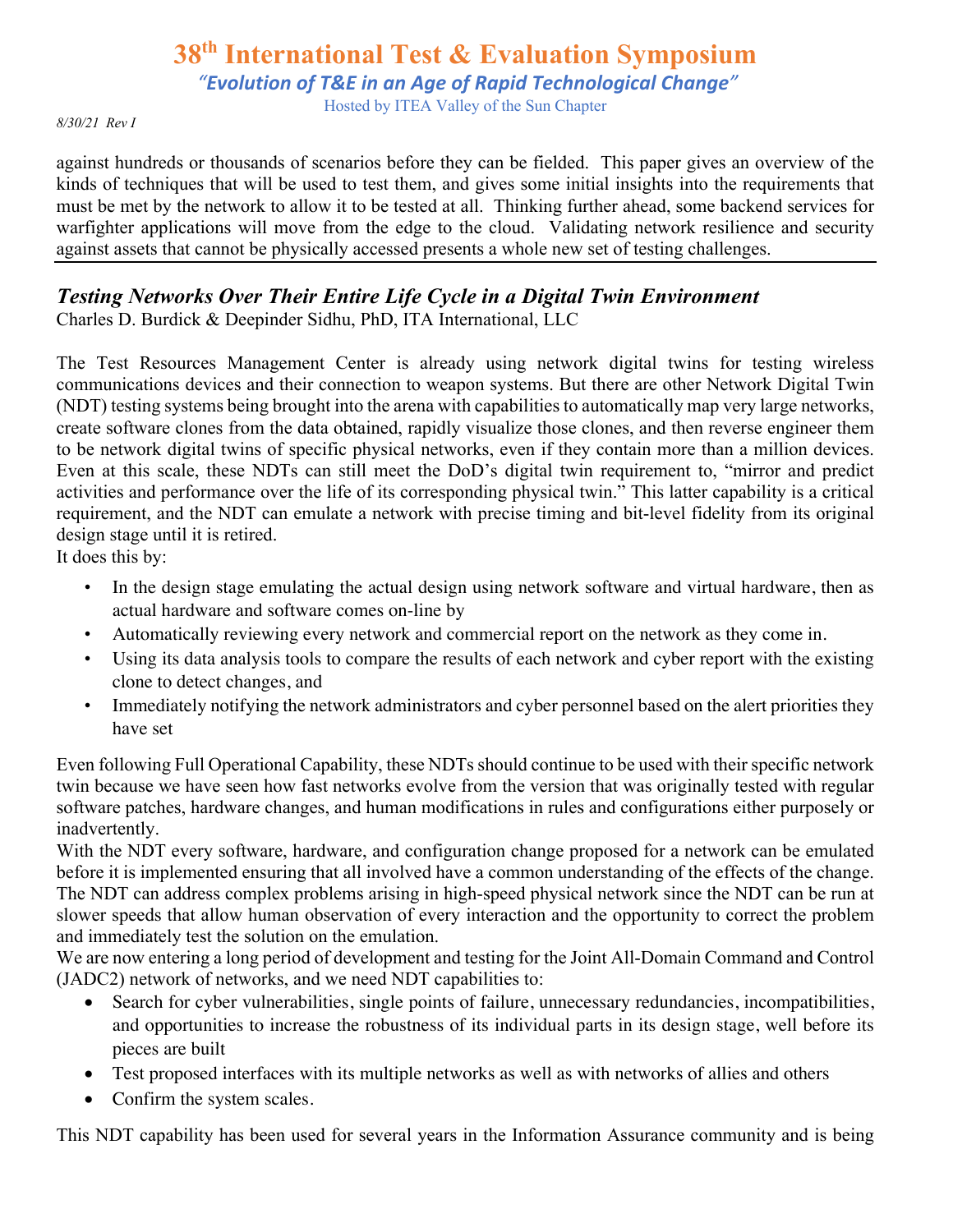*"Evolution of T&E in an Age of Rapid Technological Change"*

Hosted by ITEA Valley of the Sun Chapter

#### *8/30/21 Rev I*

used by several large government and commercial organizations. Their Red teams can find no differences between the NDT packets and responses to change and those of their physical twins. We believe that widespread use of this relatively low-cost technology as a continuous monitoring and test system can significantly increase our cyber readiness for specific networks over their entire life cycle.

# *The Challenges of Agile Software Delivery for Military Embedded Software Solutions*

Chris Olinde, Andrew Mishoe, Stephens Summerlin & Ken Bailey, Georgia Tech Research Institute

Significant progress has been made in the maturation of tools and processes to shorten the development life cycle of software with the goal of providing continuous integration and delivery of high-quality software, commonly referred to as DevOps. There remain several challenges to deploying these practices easily on packaged embedded software solutions for military applications. Two specific challenges will be addressed in this technical session – navigating security requirements and software build reproducibility.

The first challenge is navigating security requirements, while minimizing vulnerability of the system while simultaneously enabling unclassified development and continuous delivery.

A second challenge is meeting the sponsor requirement of delivery of source code and reproducing executable binaries. The challenge is primarily due to the increased complexity of the build and test pipeline, which has to be replicated at a sponsor site in order to satisfy all external dependencies to reproduce software. The effort to standardize around common pipelines and environments frequently makes assumptions about hardware, storage access, and network connectivity that do not hold for secure embedded systems.

Finally, the unique nature of embedded system hardware and interfaces creates tight coupling between components and increases test complexity. Often, availability of hardware or representative interfaces lead to bottlenecks which can limit a team's ability to test and verify functionality.

This paper will present the roadblocks encountered during a recent DoD embedded system development project, the approach that was taken to overcome each issue, and lessons learned that should help to enable continuous delivery to embedded systems of the future.

### *The Queensland Flight Test Range (QFTR)*

Rob Dunn & Jim Parkes, QinetiQ Australia Pty Ltd

The Queensland State Government has a vision to be a world leader in Unmanned Aerial System (UAS) technology and their applications. A key enabler in achieving this vision is the development of the Queensland Flight Test Range (QFTR). The QFTR is a Queensland Government sponsored facility operated by QinetiQ Australia. The QFTR is located at Cloncurry Aerodrome in north-west Queensland.

The QFTR is a commercially operated facility available for both civilian and military use and provides the ideal location to test, trial and evaluate UAS and payloads in a safe, managed environment. The QFTR has relatively low levels of conventional aircraft traffic, an excellent 2000-metre primary runway and a graded 1150-metre secondary runway.

The surrounding uncontrolled Class G airspace has low traffic levels and large areas of unpopulated land below. There are significant airspace volumes of varying dimensions available to meet specific UAS trial requirements. Whilst similar capabilities exist in Europe and North America, this commercially operated Range is unique to Australia and the Asia Pacific (APAC) region. It is designed to cater for large, high speed platforms, platforms with long endurance and/or high-altitude attributes, and teaming/multi-platform operations in a common user environment.

QinetiQ used first-principles risk management approach to develop the operational procedures for the QFTR in a regulatory environment silent on Flight Test Range operations.

The QFTR currently offers: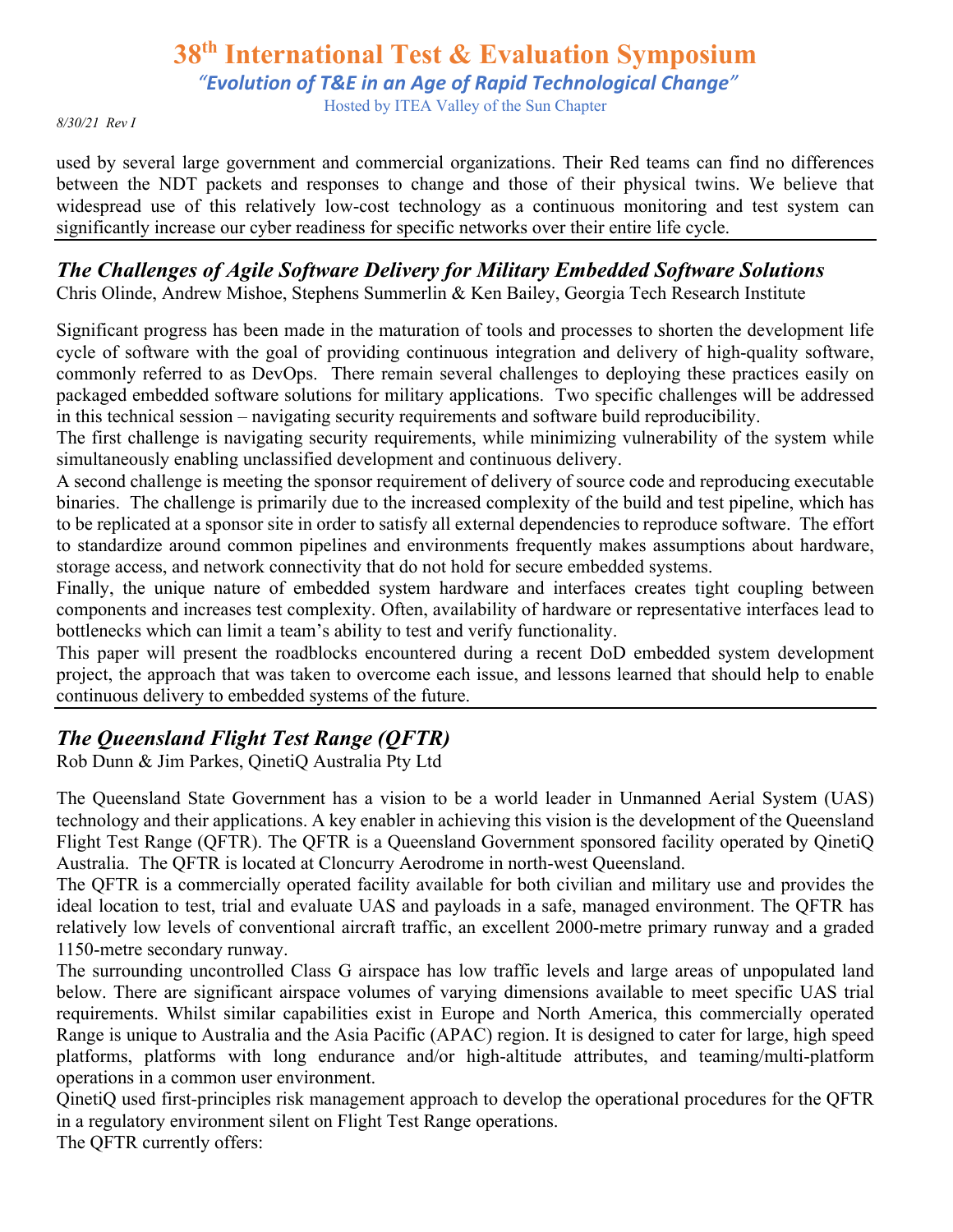*"Evolution of T&E in an Age of Rapid Technological Change"*

Hosted by ITEA Valley of the Sun Chapter

#### *8/30/21 Rev I*

- Approved and licensed operators to fly and test UAS of all weight classes in a safe and controlled environment;
- BVLOS approvals through the provision of ground based surveillance systems;
- Airspace design and approvals to meet the needs of the user trials and manage ground and air risk;
- Safety Case development (SORA based) and Regulatory approvals;
- Local aviation stakeholder/land owner engagement on behalf of users;
- Range surveillance safety services through tactical identification of air risks;
- Operations under a QinetiQ Remotely Piloted Aircraft Operator's Certificate (ReOC);
- Emergency response planning and coordination; and
- Provision of aeronautical information and weather briefings to facilitate FTR operations.

The option for QFTR staff to secure complex regulatory approvals on behalf of users within existing regulatory frameworks, including detailed SORA applications and extensive stakeholder engagement, reduces the time and resource burden on users of the Range.

Additionally, QinetiQ holds a ReOC and can offer an induction service for users that may not hold an Operator's Certificate. This is particularly beneficial for smaller operators or international clients.

With planned future capability enhancements, the Range will expand into a broader Aerospace Test Facility that will facilitate:

- Complex flight trials and payload testing supported by a Live Virtual Constructive (LVC) capability;
- Integration of T&E instrumentation with more complex mission control systems and infrastructure;
- Counter UAS research;
- Manned/Unmanned Teaming testing;
- UAS air weapon testing; and
- Long range and guided munitions testing.

"The QFTR is a critical component of the overall drone ecosystem, as both an enabler and connector of hightechnology UAS programs and initiatives." Greg Barsby - Managing Director QinetiQ Australia.

### *The Use and Benefits of Modeling and Simulation with Autonomous Testing*

John Whitt & Paul Bounker, Aberdeen Test Center/Ground Vehicle Systems Center

Autonomous systems are becoming more and more pertinent in today's world. The question that comes into play is how do you accurately and effectively test these systems to ensure safety and functionality? As these systems evolve so have modeling and simulation tools. Current gaming engines have high fidelity physics based simulation capabilities making it easier to simulate autonomous vehicle testing. Using these tools, testers can now integrate terrain models, mobility models, sensor models, and autonomy software together creating a virtual testing ground. Simulations will now be able to take digital twins of autonomous vehicles and have them interact with weather, obstacles, and even degraded sensors. With the use of these tools, testing can now be broken down into three stages. The first stage would require the autonomy software to be provided and integrated into the simulation. Once it is integrated, as vehicles undergo development before prototypes are built, thousands of simulations can be run using the autonomy kits software. This saves money as no hardware has to be built. Issues noticed during the simulations can be fixed in the software before prototypes are ever built. With the use of a high-performance computer, thousands of scenarios can be run quickly and returned producing edge case scenarios. Even still, pass and fail criteria can be assigned, and the results coming from the high-performance computer can not only give you edge case scenarios but also how many times it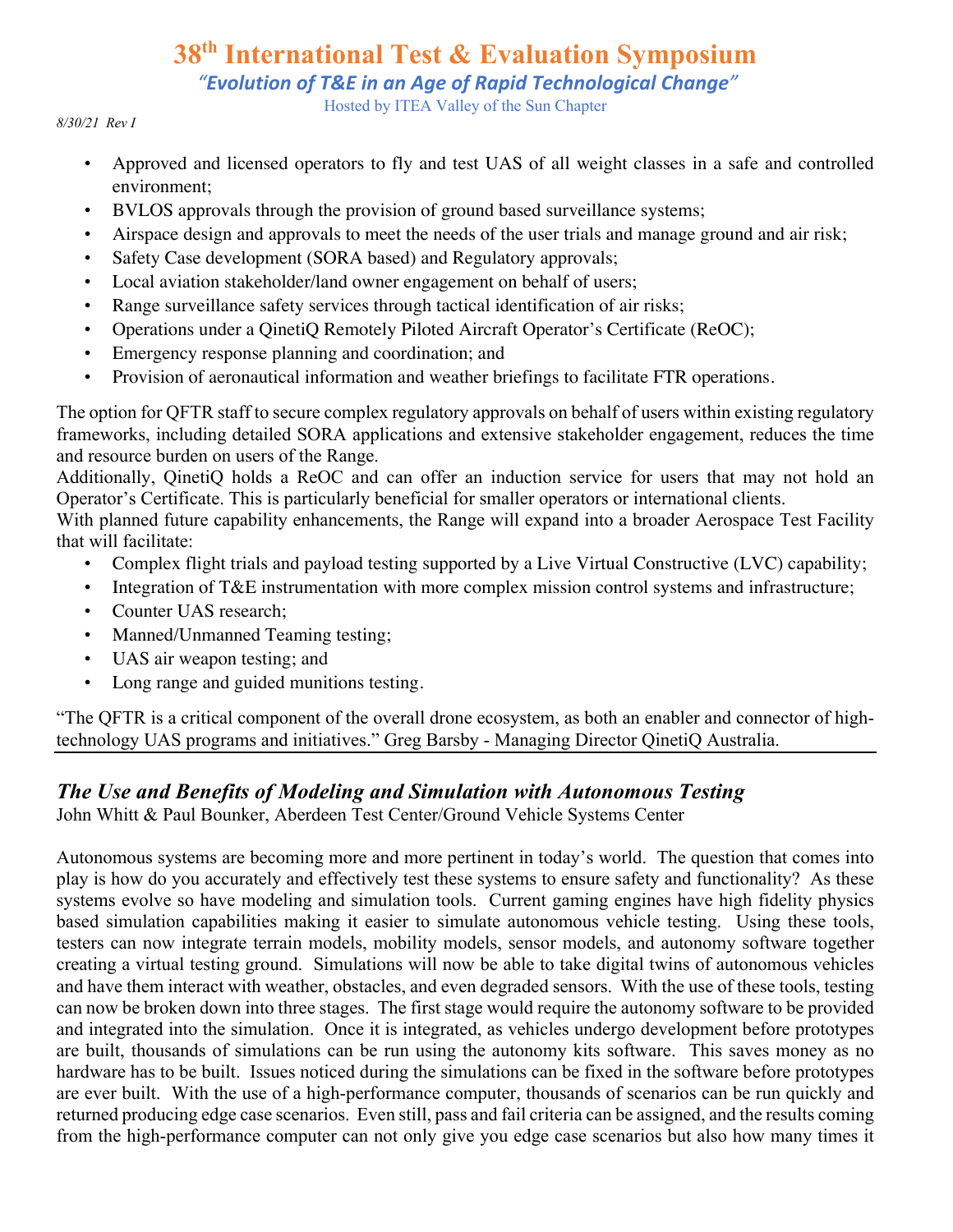*"Evolution of T&E in an Age of Rapid Technological Change"*

Hosted by ITEA Valley of the Sun Chapter

*8/30/21 Rev I*

passed and failed. After the software is developed enough, the software can now progress to stage 2. Stage 2 testing involves the simulation mentioned in stage 1 but adding a Hardware in the Loop (HITL) element. HITL allows the use of simulators that already exist such as Aberdeen Test Center's (ATC) Roadway Simulator (RWS). The RWS is a treadmill for military vehicles. The RWS can integrate a live autonomous vehicle with virtual autonomous vehicles as well as virtual weather and obstacles. Stage 2 ensures that the software is not telling the vehicle to perform certain functions that the actual hardware is not capable of. One advantage of this approach is you have taken your 1000s of simulation and have reduced it down to 100s while still only using one live prototype. After the goals of stage 2 are met, the autonomous vehicle under test can now proceed to stage 3. Stage 3 involves live testing of the vehicles in a controlled environment. This environment involves using a hardware/software applique kit that is installed over top of the autonomy software. This kit would shut the vehicle down if it went out of locational boundaries, came too close to obstacles, noticed a vehicle failure, or noticed a change in status of the emergency stop that part of the vehicle. How the vehicle is stopped and when it is stopped is completely configurable. Stages 1, 2 and 3 are already being implemented as part of a project called the Autonomous Systems Test Capability (ASTC).

#### *Topic Modeling and Visualization for Test Incident Report Data*

Sage Leone, University of Maryland; Jamie Infantolino, US Army Research Laboratory; Adam Childs & Cleon Anderson, US Army Research Laboratory/Parsons

Testing at the U.S. Army Aberdeen Testing Center (ATC) is producing data at an increasing volume, velocity, and variety. In order to handle this growing amount of data, less resource-heavy approaches to analysis need to be implemented. This research leverages the big data resources available at the Army Research Laboratory High Performance Computing (HPC) center to create an automated classification system for data records. Using Apache Spark's MLlib and SQL libraries, a topic model using Latent Dirichlet Allocation was developed to quickly and correctly categorize Test Incident Reports from vehicle testing at ATC. These results were compiled into clear visualizations, allowing trends to be quickly observed and used to directly improve the testing process. Building on previous research on the use of HPC resources, this topic model further reduces the time and personnel spent on data analysis. In the future, further integration with Hadoop, Hive, and new Spark Streaming technologies, as well as generalizing this product for other datasets, could lead to faster and more widely accessible results.

#### *Use of DOE Tools in a Development Laboratory*

Jasveer Ramroo Beni, Master Builders Solutions Construction Chemicals, LLC

Our technical team throughout the ORA (Orient-Russia-Africa region) underwent training for Design for Six Sigma with the aim to improve the efficiency of our laboratory and development activities. As a result, one of the concepts from Design for Six Sigma is the Design of Experiment (DoeE) which we nowadays use in several of our research and development projects. DoEs help us to use our technical expertise in a streamlined and scientific approach for several benefits such as:

- Screening large numbers of raw materials for a particular project
- Identifying interesting interactions which impact product performance
- Building predictive modelling or formulation guidelines
- Optimization of existing product formulations with respect to cost or performance benefits
- Sharing of information across countries using statistical tools, and data derived from DOE is like having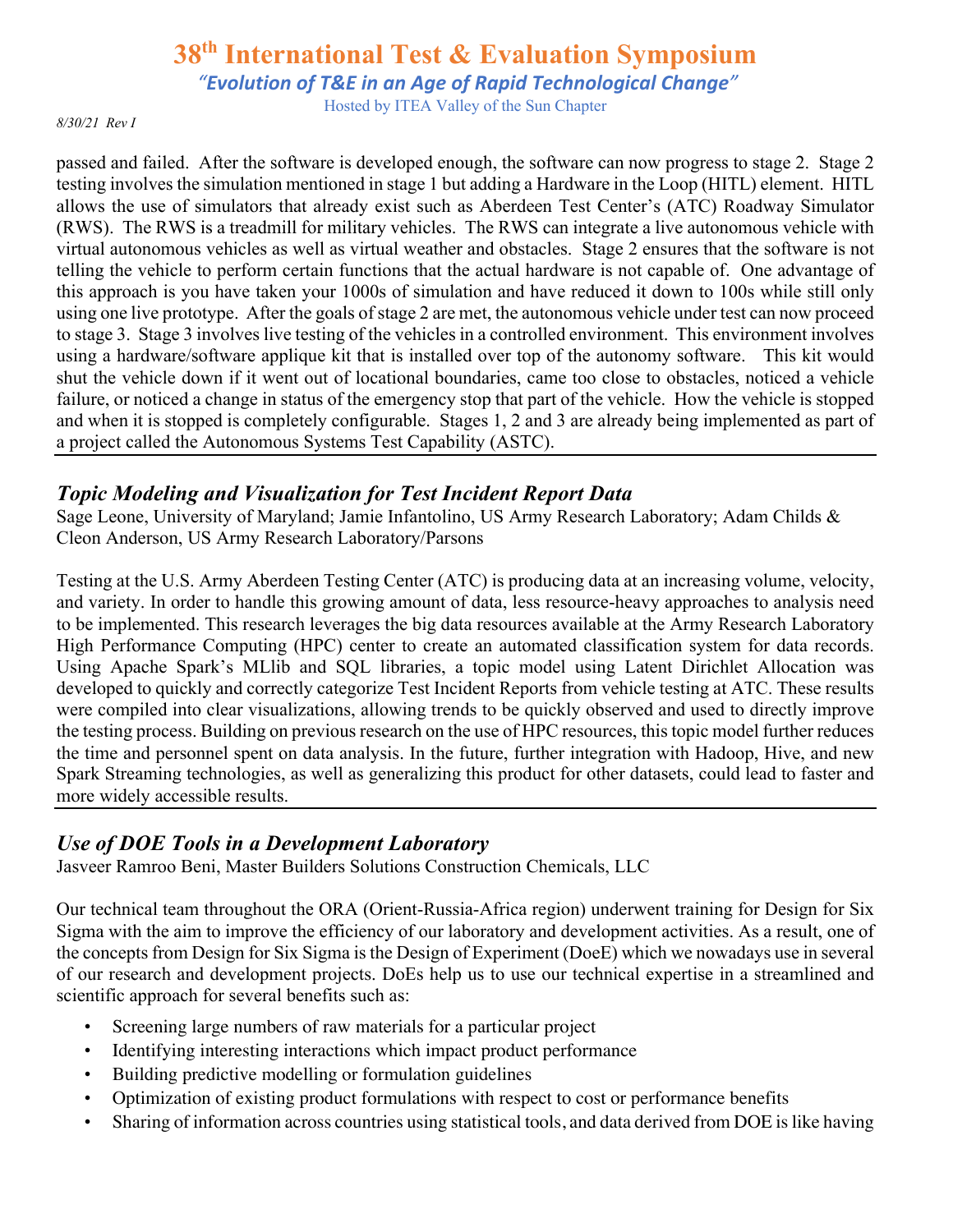Hosted by ITEA Valley of the Sun Chapter

*8/30/21 Rev I*

one common language

I will put up a short presentation, summarizing the above points with some examples of completed Design of Experiments and data analysis and how the above-mentioned benefits contribute to the scientific testing and evaluation in a R&D lab as ours.

### *Using Natural Language Processing to Construct a Knowledge Graph of Test Incident Reports*

Sagar Indurkhya, PhD, Hector Vazquez, Aakash Indurkhya, Ciro Donalek Virtualitics, Inc.

It is often the case that a Test Incident Report (TIR) makes note of an observation that has been reported in many other TIRs, so that the noted observation is an example of a pattern. The Test and Evaluation (T&E) operator desires to identify such patterns so that related observations can be consolidated, a comprehensive solution can be developed, and duplication of work can be avoided. However, the identification of such a pattern is slow and difficult because of the tedious manual effort required to identify members of the large corpus of TIRs that are relevant (with respect to the observation of interest) and then analyze the large volumes of data associated with each identified TIR. To this end, we have developed a computational procedure for automatically identifying common patterns observed across many TIRs and producing relevant visualizations of the datasets associated with the identified TIRs.

The procedure takes as input a corpus of TIRs and associated datasets (of sensor data). The procedure outputs a Knowledge Graph, which is a type of network graph in which each node corresponds to a TIR and two nodes are connected by an edge if the two corresponding TIRs are semantically related; two TIRs are semantically related if they make the same observation (e.g. "the engine is leaking coolant") even if each TIR expresses the observation differently (e.g. "the engine is leaking coolant" vs. "coolant has leaked out of the engine"). The procedure takes the form of a Natural Language Processing (NLP) pipeline, consisting of a sequence of stages involving: the preprocessing and tokenization of each TIR in the input corpus, recognition of named entities, alias resolution, semantic parsing (using a Universal Dependency parser), and extraction of eventrepresentations (i.e. a structural representation of the semantic roles encoding knowledge of "who did what to whom") via the application of a (small) set of structural transformations.

A T&E operator can query the Knowledge Graph output by the procedure in order to automatically identify subsets of the corpus of TIRs, with the TIRs in each identified subset being semantically related to one another (and thus likely to be sharing related observations that collectively form a pattern). Additionally, the Knowledge Graph can be queried in more specific ways by requiring that the identified subsets either be semantically related to a specific TIR of interest or pertain to a specified named-entity or event - in this way, a T&E operator can rapidly search the corpus of TIRs to identify related TIRs that are relevant to an observation of interest. Finally, each identified subset of TIRs is automatically associated with a set of 2D and 3D visualizations of relevant sensor data (i.e. sensor data that corresponds to the named-entities and events extracted by the NLP pipeline that are common to the identified subset of TIRs) – these visualizations can help a T&E operator quickly perform a quantitative analysis of the identified pattern.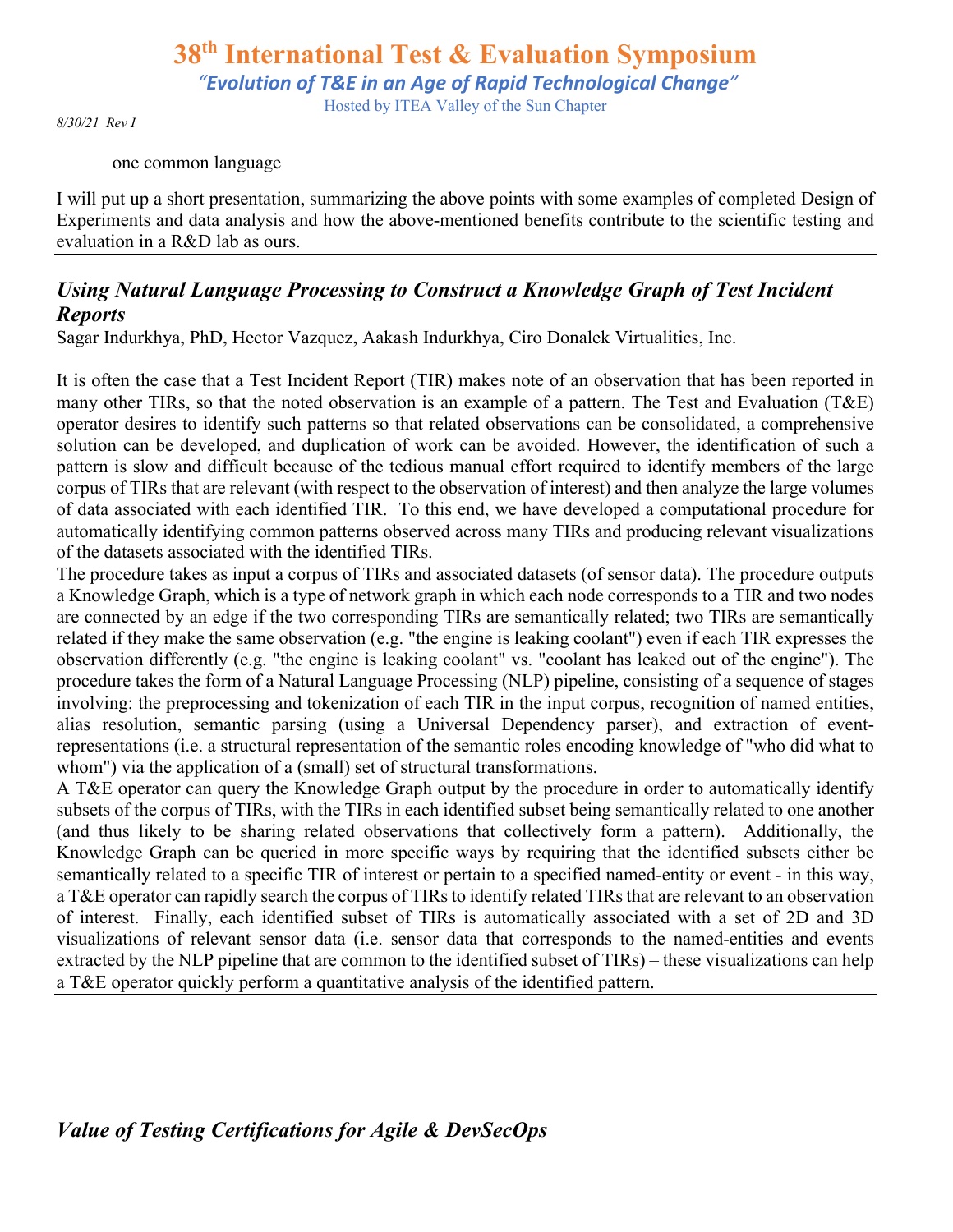*"Evolution of T&E in an Age of Rapid Technological Change"*

Hosted by ITEA Valley of the Sun Chapter

*8/30/21 Rev I*

#### Andrew Pollner, American Software Testing Qualifications Board

Testing is in a state of evolution as Agile, DevOps, and now DevSecOps are the new methods and practices by which software-intensive systems are developed and maintained. Great efficiencies have been gained with automation playing an ever larger role in development, testing, and deployment. With a "shift-left" mindset, T&E professionals are now more involved, and earlier in the process. The challenge for T&E professionals is to learn and adapt skills to better align with this new approach to the software lifecycle. Test techniques need to be honed, and automation needs to be better understood and applied. Automation is not only used in testing but has been integrated to quickly and efficiently build and move code from unit to system testing, then to production, and finally with monitoring, feedback, and continuous improvement steps that lead to increased quality. This iterative process adds overall complexity which needs to be understood by T&E professionals so that it can be managed and mitigated when problems surface. ASTQB facilitates and enables upskilling through a rich body of knowledge in testing that addresses this evolving software lifecycle shift while ultimately helping advance the T&E profession.

#### *Visual Analytic Application Toolset for Large-Scale Data*

Aiden Kenny, Columbia University; Mariya Occorso, Arcadia University; Vincent Perry, US Army Research Laboratory

The goal of our project was to build the framework for an interactive user dashboard to help analyze largescale data sets, with specific emphasis on creating interactive visuals. We focused our dashboard on data collected from the Army's Expedient Leader Follower program, since the project's success is of great importance to the Army and much data has been collected. We wrote code in R that automatically accesses the database and then cleans the data and returns useful summary statistics. We also wrote code in Python that build the actual dashboard itself and accepts the cleaned data and produces interactive visualizations. The result is an interface that allows a user to easily create visualizations of the data that allows them to derive important insights.

### *Visual Analytic Application Toolset for Large-Scale Heterogeneous Data: Python Dash Application for Visual Analytics*

Mariya Occorso, Arcadia University; Vincent Perry, US Army Research Laboratory

The T&E data analysis and review process is so complex that it often takes 3 to 6 months to complete due to a lack of automation and data accessibility. With test programs producing thousands of incident reports per system under test, evaluators spend ample time reviewing and scoring the incidents to determine system readiness. Our work intends to expedite the evaluation phase by integrating machine learning and visual analytics into the data analysis and scoring process for evaluators. Given the multitude of incident reports recorded for a system, machine learning algorithms can be used to augment evaluation. These include keyword extraction and text summarization to reduce the burden of reading through lines of an incident report to uncover the cause, clustering of similar incidents that provide evaluators with virtual stacks of incidents that should be scored similarly or have inherent similarities to past incidents, and classification of incidents using historical scored test incidents to support evaluators scoring the thousands of incident reports. In addition, correlating the instrumentation data from the physical system under test to these incident reports opens a world of opportunity to learn from the data to both inform and justify the evaluators' scores. Due to the heterogeneity of the data collected during test events, high-performance computing resources have been utilized to correlate